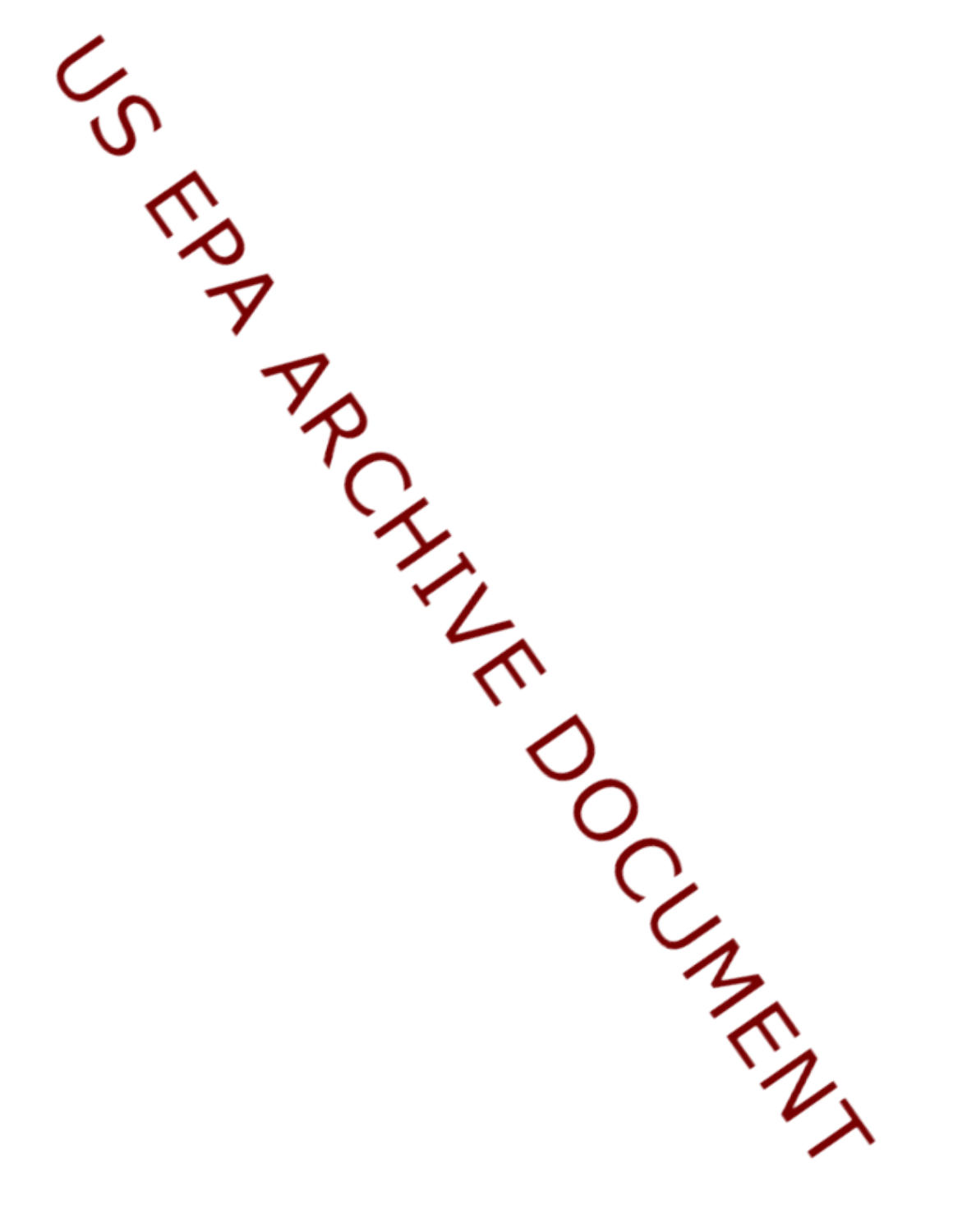![](_page_1_Picture_0.jpeg)

# **Environmental Technology Verification Program** Advanced Monitoring Systems Pilot

Test/QA Plan for Verification of On-Board Vehicle Emissions Monitors

![](_page_1_Picture_3.jpeg)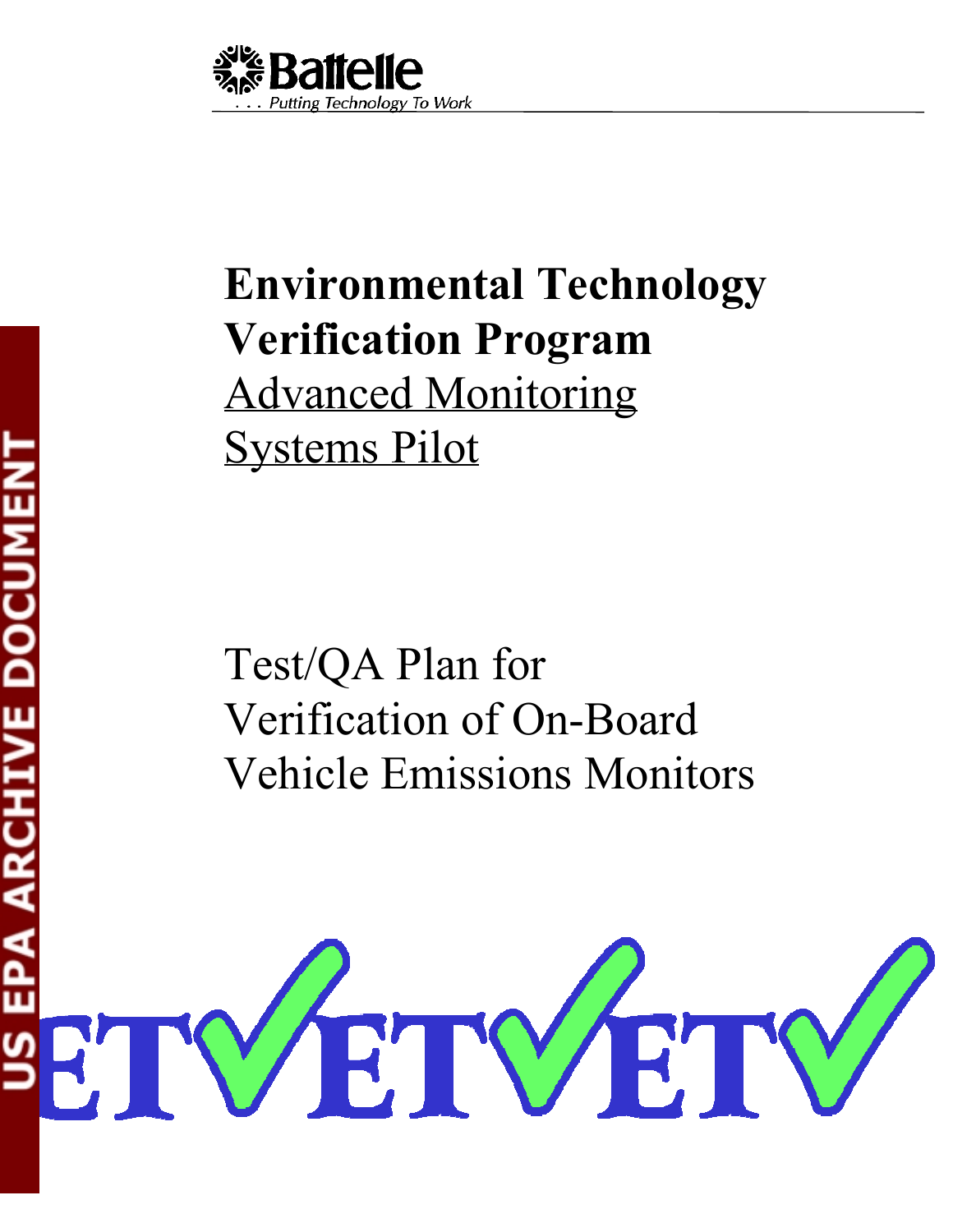# **TEST/QA PLAN**

**FOR** 

# **VERIFICATION OF ON-BOARD VEHICLE EMISSIONS MONITORS**

**April 26, 2001** 

**Prepared by** 

**Battelle 505 King Avenue Columbus, OH 43201-2693**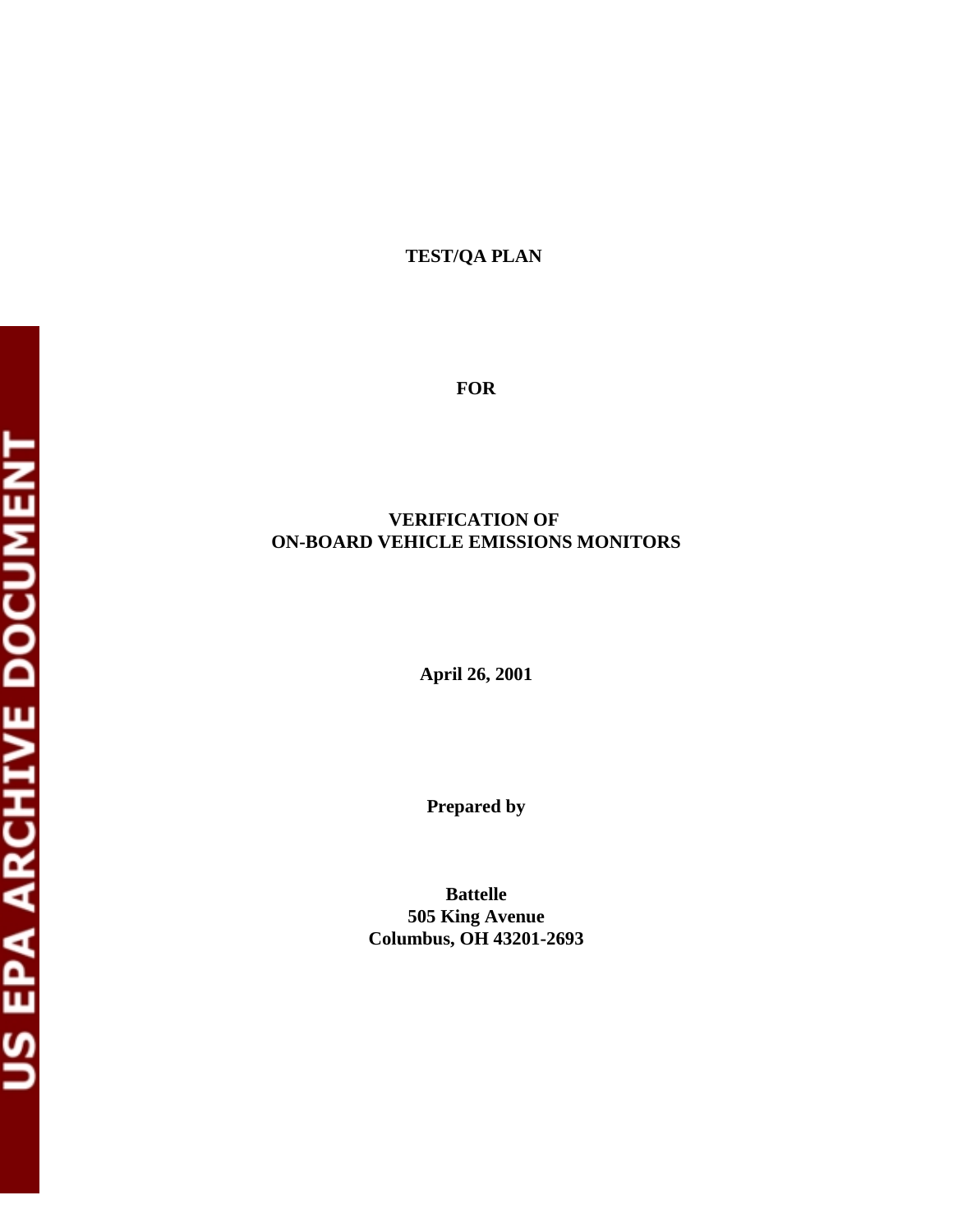Page ii Test/QA Plan for Verification of On-Board Emissions Monitors Version: 1.0

# **APPROVAL**

\_\_\_\_\_\_\_\_\_\_\_\_\_\_\_\_\_\_\_\_\_\_\_\_\_\_\_ \_\_\_\_\_\_\_\_\_\_\_\_\_\_\_\_\_\_\_\_\_\_\_\_\_\_ \_\_\_\_\_\_\_\_\_\_\_\_\_\_\_\_\_\_

Vendor Company (Print) Signature Date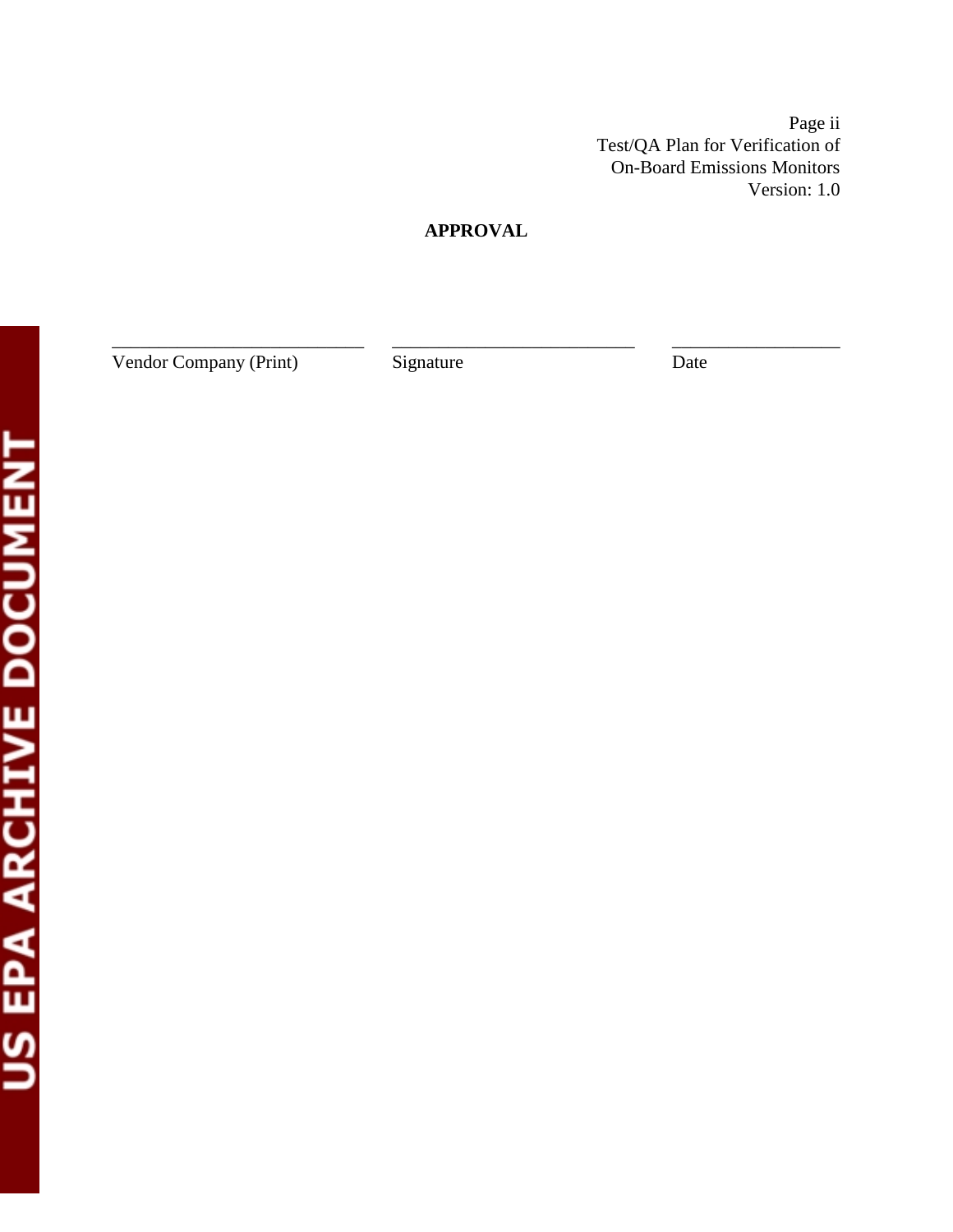Page iii Test/QA Plan for Verification of On-Board Emissions Monitors Version: 1.0

## **DISTRIBUTION**

Battelle has provided a copy of this Test/QA Plan to the following individuals.

# **EPA**

Robert Fuerst, Pilot Manager, Elizabeth Hunike, Pilot Quality Manager, Elizabeth Betz, Pilot Quality Manager,

# **Battelle**

Karen Riggs, Pilot Manager Thomas Kelly, Verification Testing Leader Charles Lawrie, Quality Manager Kenneth Cowen, Verification Testing Coordinator Jeffrey Myers, Verification Testing Coordinator

## **Peer Reviewers**

Jeff Cook, California Air Resources Board Clifford Glowacki, Casting Emissions Reduction Program Donald Stedman, University of Denver

# **Test Facility**

Walt Dudek, Automotive Testing Laboratory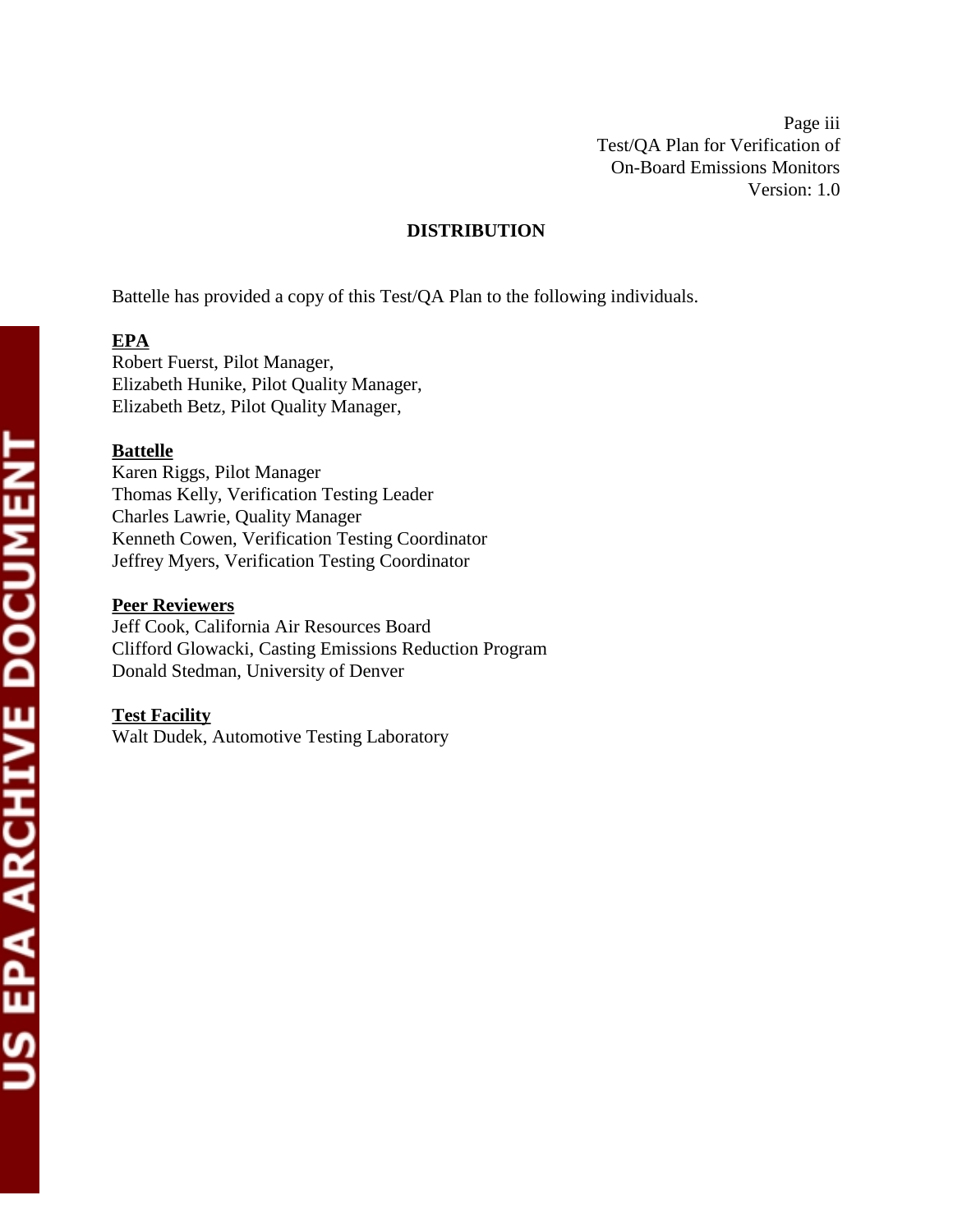Page iv Test/QA Plan for Verification of **On-Board Emissions Monitors** Version: 1.0

# **TABLE OF CONTENTS**

| 5.2.2. |  |
|--------|--|
|        |  |
|        |  |
|        |  |
|        |  |
|        |  |
|        |  |
|        |  |
|        |  |
|        |  |
|        |  |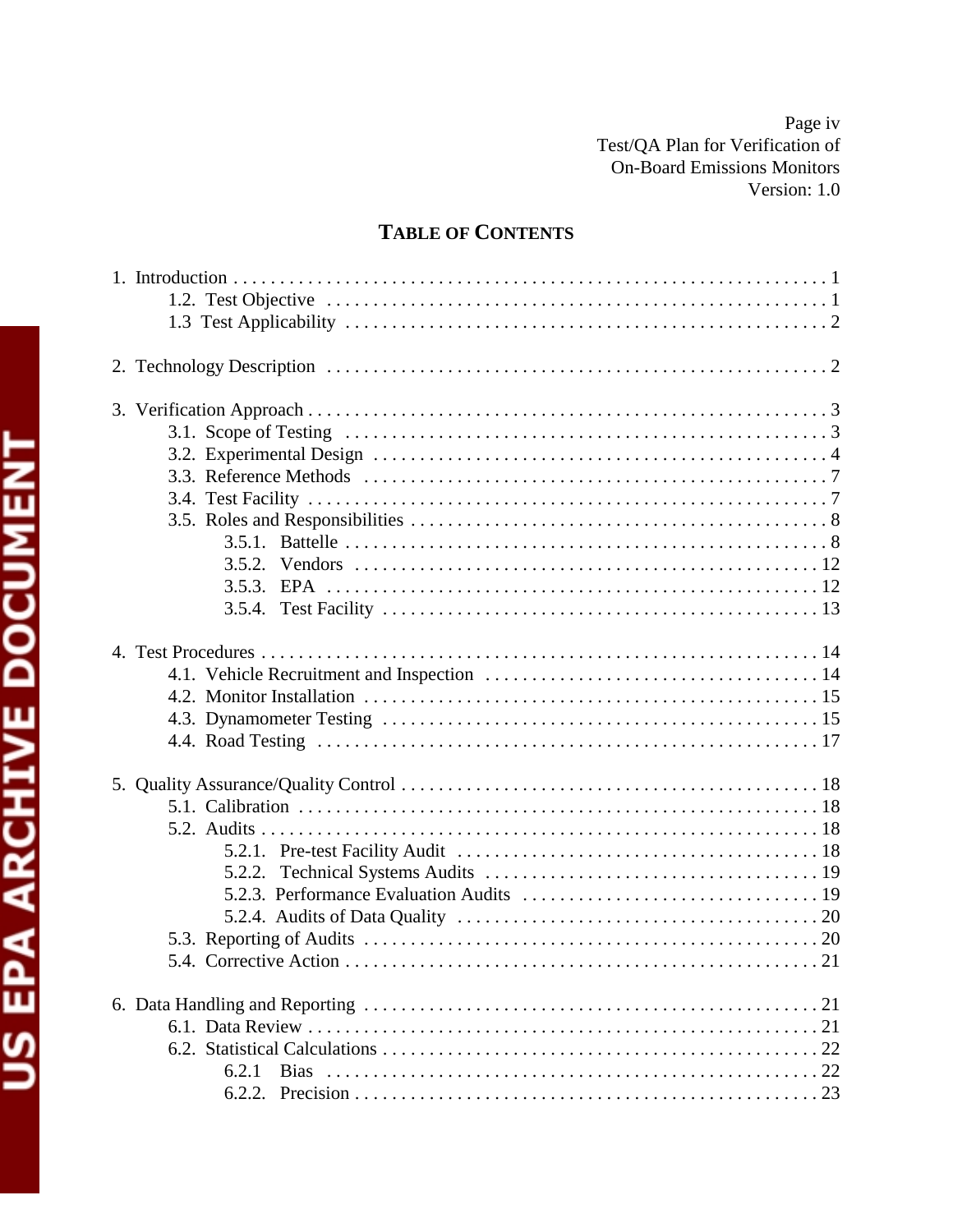Page v Test/QA Plan for Verification of On-Board Emissions Monitors Version: 1.0

# **LIST OF FIGURES**

1. Organizational Chart for On-Board Vehicle Emissions Monitor Verification Test ......... 9

# **LIST OF TABLES**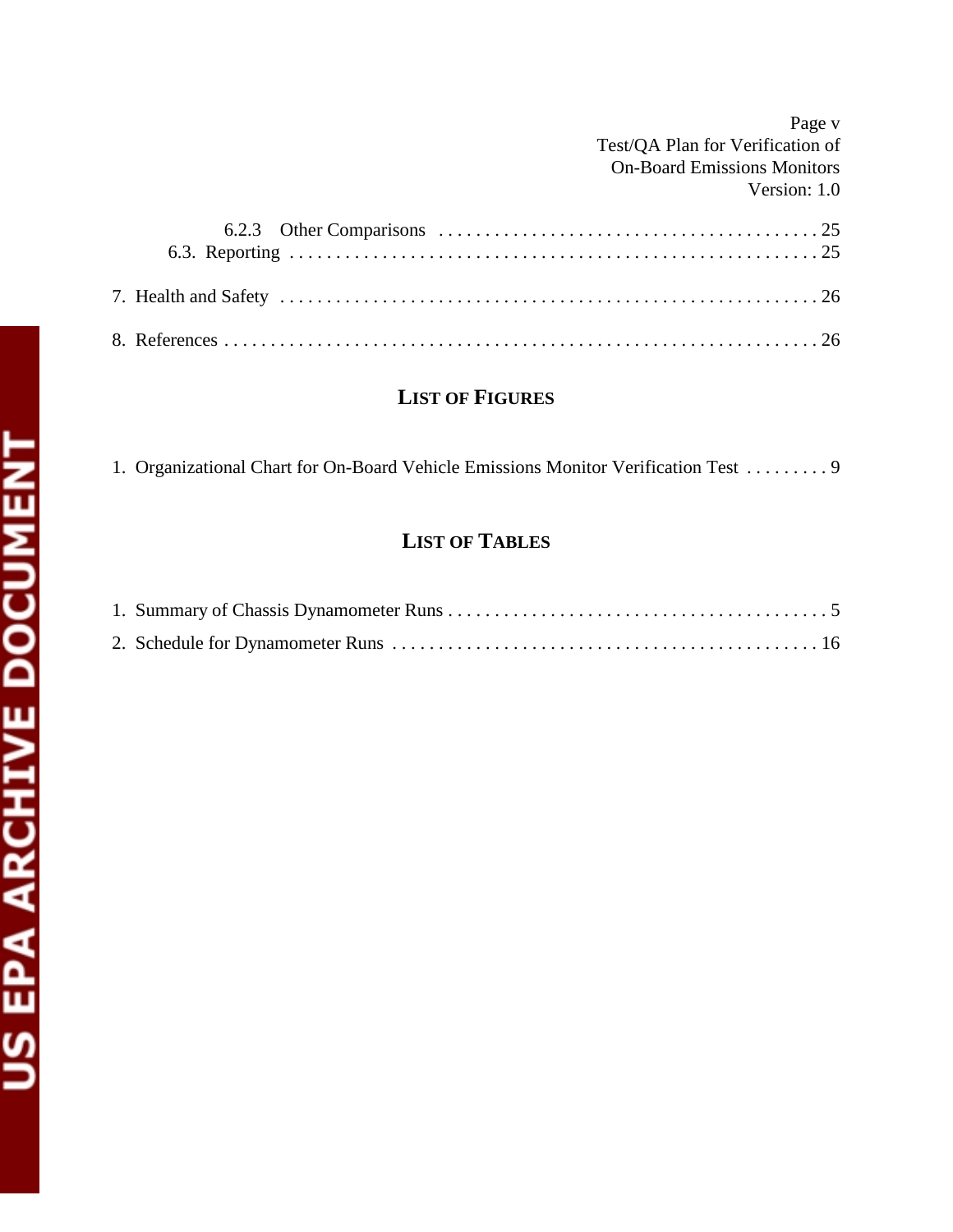Page vi Test/QA Plan for Verification of On-Board Emissions Monitors Version: 1.0

## **ACRONYMS**

- **AMS**  Advanced Monitoring Systems
- **CL**  chemiluminescence analyzer
- **CO**  carbon monoxide
- **CO2**  carbon dioxide
- **EPA**  United States Environmental Protection Agency
- **ETV**  Environmental Technology Verification
- **FTP**  Federal Test Procedure
- **GC**  gas chromatography
- **g/mi**  grams per mile
- **FID**  flame ionization detector
- **LDV**  light duty vehicle
- **LRB**  laboratory record book
- **mph**  miles per hour
- **NDIR**  non-dispersive infrared spectrometry
- **NMHC**  non-methane hydrocarbons
- $NO<sub>x</sub>$  nitrogen oxides
- **OBD**  on-board diagnostic
- **OEM**  on-board emissions monitor
- **QA**  quality assurance
- **QC -** quality control
- **QMP**  quality management plan
- **rpm**  revolutions per minute
- **THC**  total hydrocarbons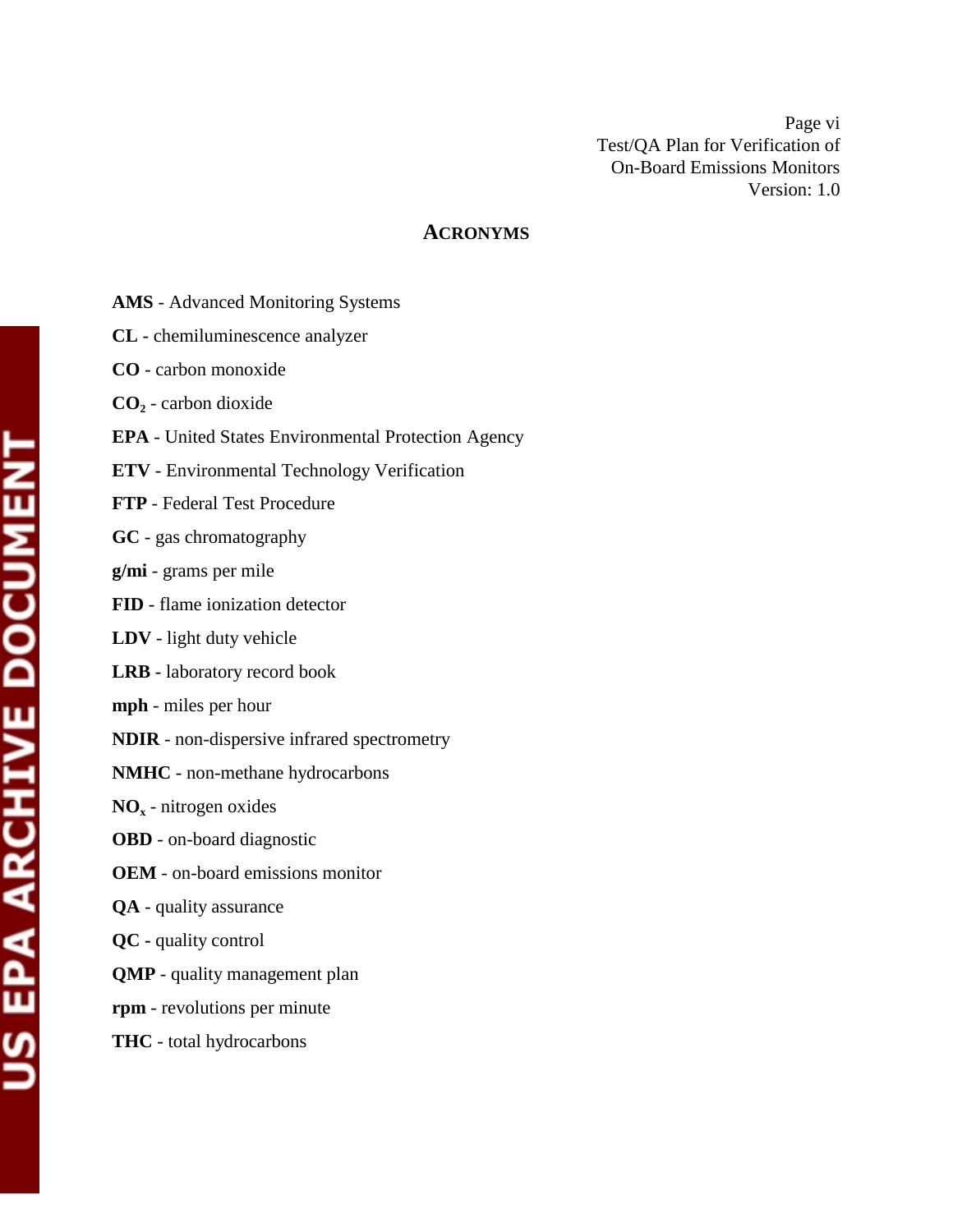Page 1 of 26 Test/QA Plan for Verification of On-Board Emissions Monitors Version: 1.0

## **1. INTRODUCTION**

#### **1.1. ETV Background**

This test/quality assurance (QA) plan provides detailed procedures for a verification test of monitors that continuously measure the concentration of various gaseous components of vehicle emissions under normal operating conditions (i.e., on-road driving), and may provide quantitative vehicle emissions data (e.g. g/mi emission rates) based on live engine data scanning. The verification test will be conducted under the auspices of the U.S. Environmental Protection Agency (EPA) through its Environmental Technology Verification (ETV) program. The purpose of the ETV program is to provide objective and quality assured performance data on environmental technologies, so that users, developers, regulators, and consultants can make informed decisions about these technologies. ETV verification does not imply approval, certification, or designation by EPA, but rather provides a quantitative assessment of the performance of a technology under specified test conditions.

The verification test will be coordinated by Battelle, of Columbus, Ohio, who is EPA's partner in the ETV Advanced Monitoring Systems (AMS) pilot through cooperative agreement CR 826215-01-1. The scope of the AMS pilot covers verification of monitoring technologies for contaminants and natural species in air, water, and soil. In performing the verification test, Battelle will follow the procedures specified in this test/QA plan, and will comply with the data quality requirements in the "Quality Management Plan for the ETV Advanced Monitoring Systems Pilot"  $(QMP)^1$ .

## **1.2. Test Objective**

The purpose of this verification test is to evaluate the performance of on-board vehicle emissions monitors (OEM) under realistic operating conditions. Specifically, these monitors will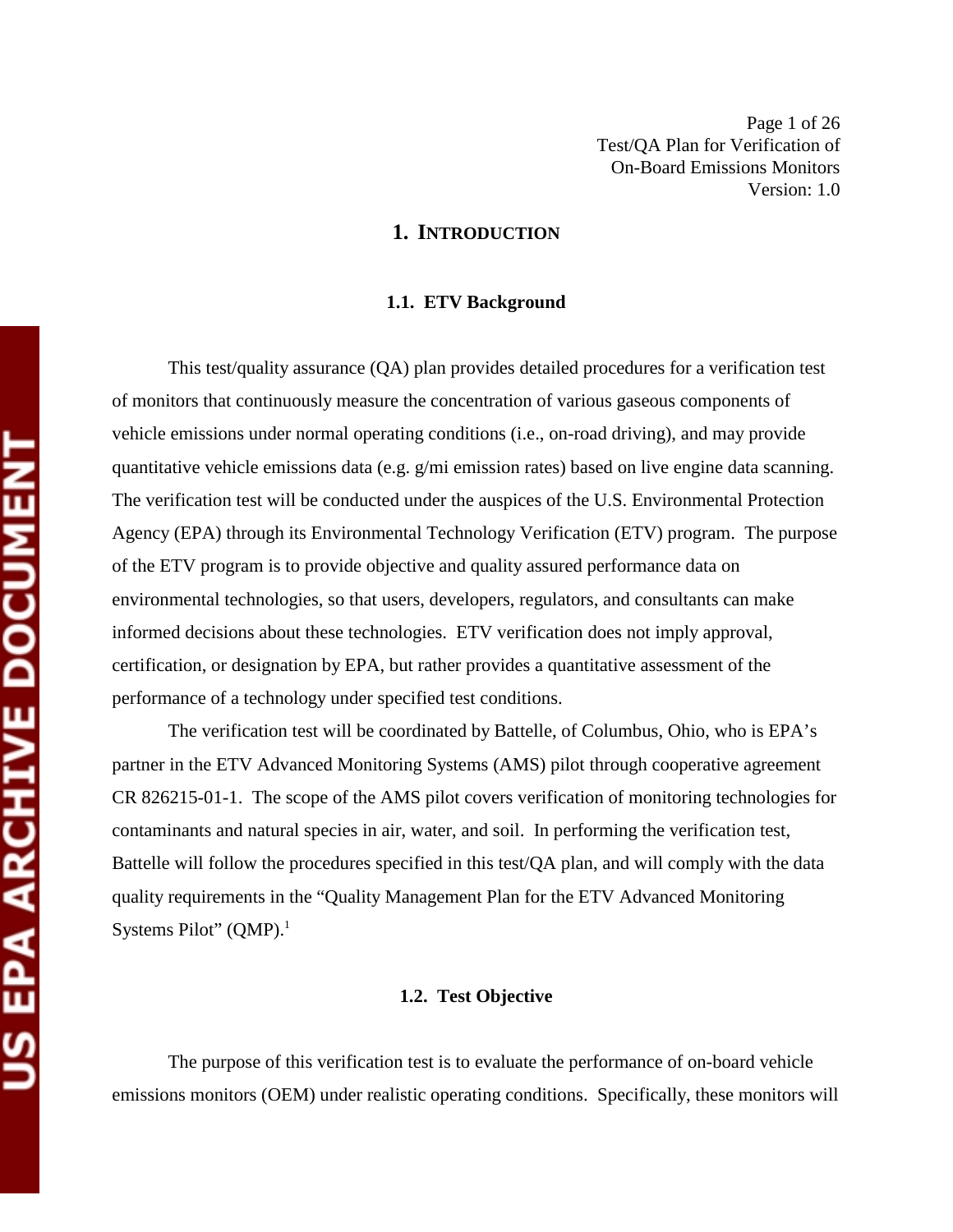Page 2 of 26 Test/QA Plan for Verification of On-Board Emissions Monitors Version: 1.0

be evaluated by comparisons with chassis dynamometer test results to assess accuracy and reproducibility, and through operation during normal on-road driving to assess performance under realistic conditions. The effect of temperature on the performance of the OEMs will be assessed by varying the dynamometer cell conditions under which selected tests are performed. The unit-to-unit reproducibility of the OEM will be evaluated from comparisons between duplicate monitors during both the dynamometer tests and the on-road driving tests. General performance characteristics of these OEMs, such as reliability and ease of use, will also be evaluated through observations by the test personnel.

## **1.3 Test Applicability**

This test/QA plan is applicable to the verification testing of vehicle emissions monitors which can be operated on-board a vehicle under normal driving conditions. The OEMs to be tested are capable of providing real-time concentration measurements of several key pollutants in vehicle exhaust, and in some cases, quantitative emission rates (e.g., g/mi) as calculated from the concentration measurements and live engine parameter data. In accordance with the intent of the ETV program, the OEMs to be tested are commercially available, and not developmental products or prototypes.

## **2. TECHNOLOGY DESCRIPTION**

This document details the procedures for the verification testing of technologies which can be mounted in a variety of light or heavy duty vehicles and are capable of monitoring emissions from these vehicles under routine driving conditions. These OEMs are portable, weighing up to approximately 60 lbs., and can be installed in the passenger seat or trunk of most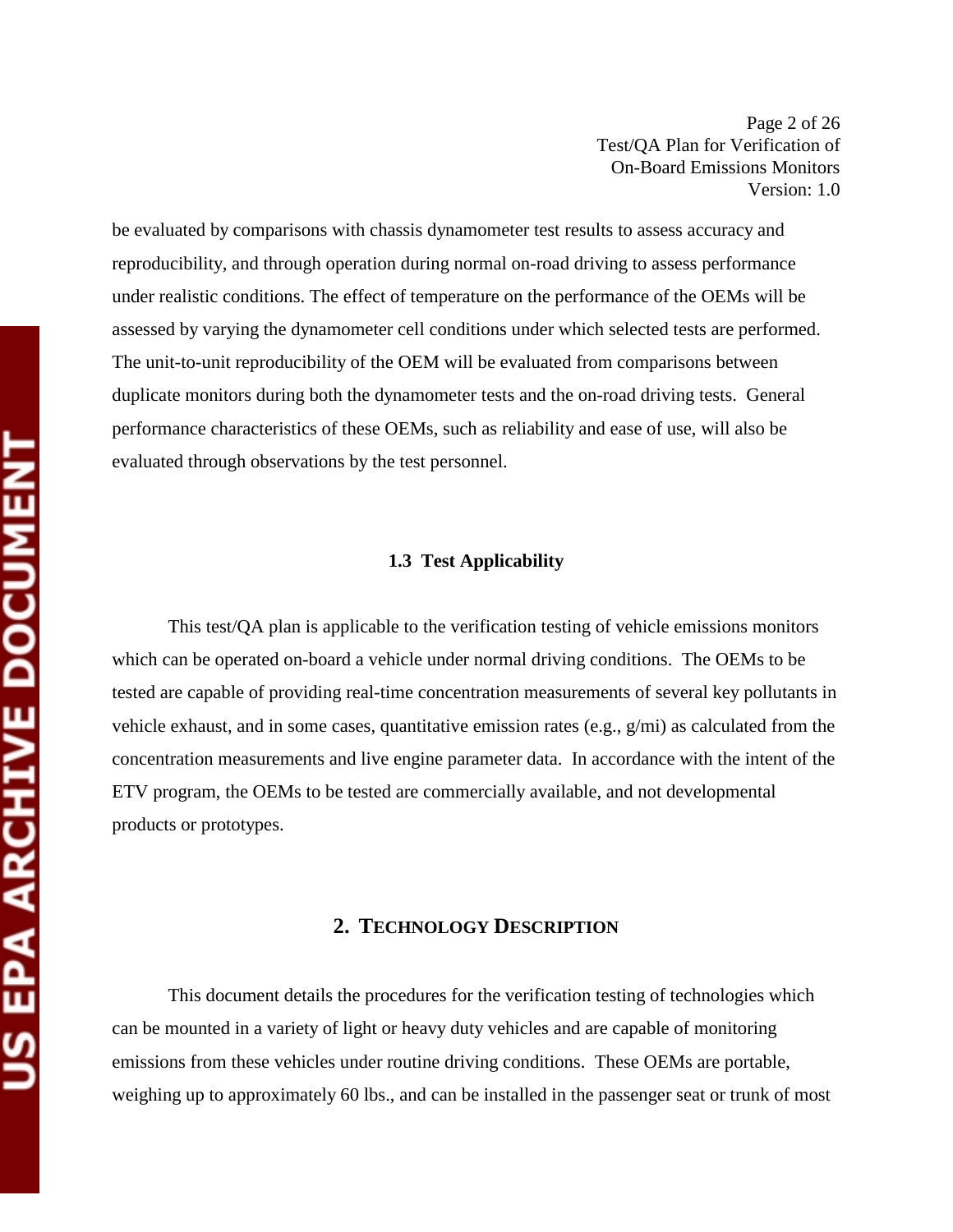vehicles without modifications to the vehicle. The OEMs can measure exhaust emissions of vehicles during their regular operation. In some cases the OEMs also simultaneously collect live engine data from vehicles equipped with on-board diagnostic (OBD) ports, to monitor fuel consumption as well as operating characteristics of the vehicles. These OEMs use the live engine data to determine real-time emission rates.

The basic component of the OEMs to be tested in this verification test is a multi-gas analyzer for measuring the composition of the vehicle exhaust. Additionally, these OEMs may include other components such as a laptop computer to collect, process, and store data, or an engine diagnostic scanner to monitor engine data. For those OEMs with engine scanning capabilities, the computer uses live engine data to compute exhaust mass flow, which, when multiplied by the measured concentrations of exhaust gases, yields grams per second data. Grams per mile emissions are then calculated from the vehicle speed and time data.

The primary components of the OEMs are contained in a single case, which can be installed in the passenger seat of most domestic cars and trucks. The OEMs are designed for automatic operation such that no user attention is needed during operation.

## **3. VERIFICATION APPROACH**

## **3.1. Scope of Testing**

The objective of this test is to evaluate the performance of OEMs under realistic operating conditions. It is not the intent of this test to determine emissions data for the vehicles used in the test. Rather, the intent is to establish the performance capabilities of these OEMs under normal driving conditions (i.e., on the road) as well as in standard vehicle test cycles using dynamometers. To achieve this goal, this verification test will involve two phases. The first phase of testing will involve comparisons between the OEMs and the current standard for vehicle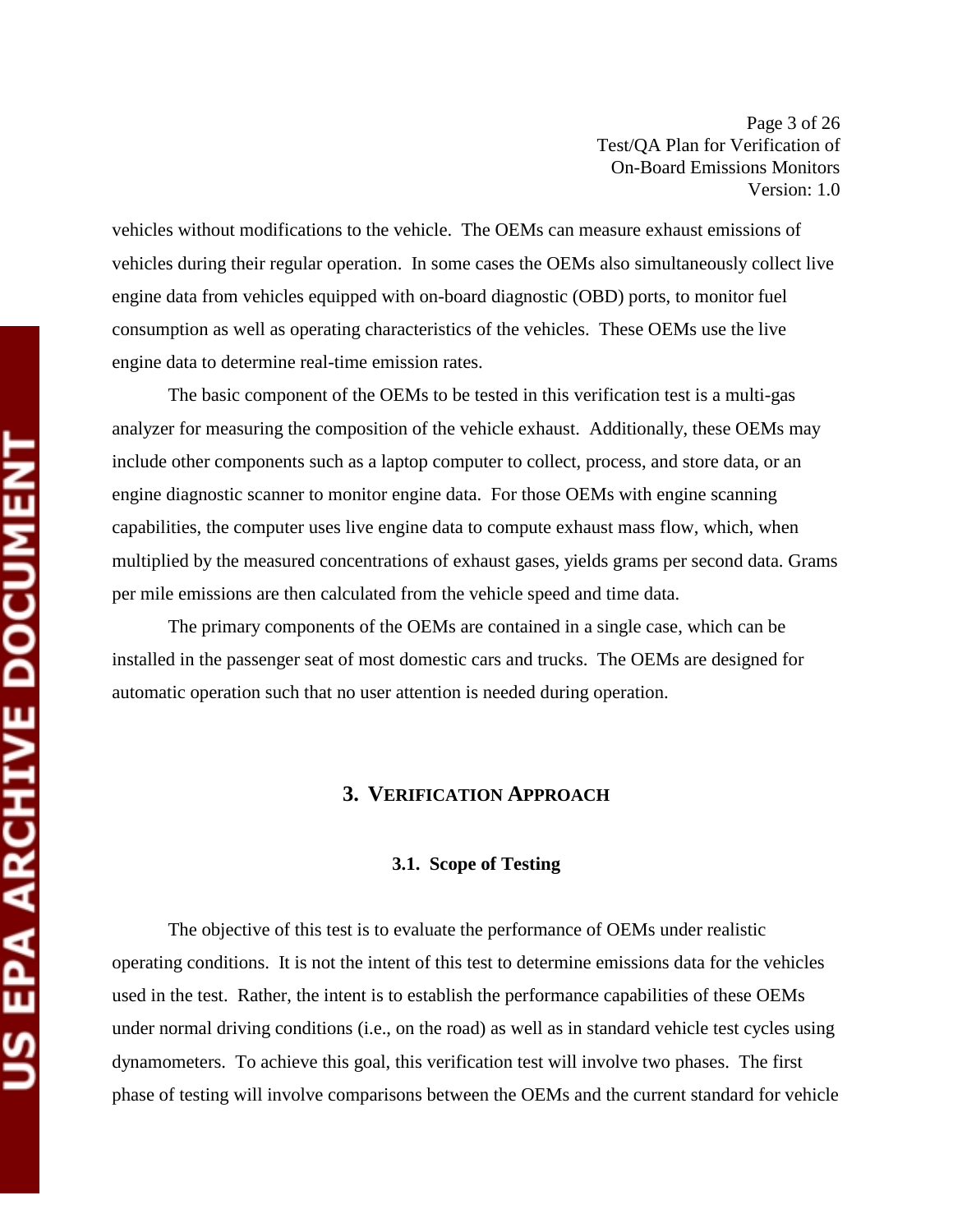emissions monitoring, namely dynamometer testing. The second phase of verification will involve performance evaluation of the OEMs during on road testing. In all tests two duplicate units of each OEM will be operated side-by-side.

## **3.2. Experimental Design**

This section describes the experimental design for this OEM verification test. The approach is based on the primary objectives of this test: to assess the overall accuracy (i.e., bias and precision) of an OEM relative to a chassis dynamometer, and to assess OEM performance under real-world conditions. The approach to the verification test is summarized below, and the statistical methodology for establishing bias and precision are described in Section 6.2.

For this test, three gasoline-powered light duty vehicles (LDV) will be recruited by the test facility for both chassis dynamometer testing and road testing. The vehicles will be chosen to include current models of vehicles that popular in the on-road fleet. Furthermore, the vehicles will be chosen by the test facility such that they include a wide range of emission rates and engine sizes (i.e., 4, 6, 8 cylinder). The vehicles will also be chosen such that both the mass flow, and speed density methods used by the engine diagnostic system to determine exhaust mass are included in the test.

In order to establish intra-method precision (i.e., unit-to-unit relative error), it is necessary to include duplicate OEMs as part of the study design (see Section 6.2). This approach is analogous to the use of co-located monitors for establishing the precision of ambient air monitoring sampling and analytical techniques. Duplicate OEMs will be operated in both phases of the verification test.

In the first phase of the verification test, the vehicles will be operated on a chassis dynamometer and the vehicle emissions will be monitored by both the OEMs being verified and by laboratory reference methods. Given the goal of evaluating OEM performance under realworld conditions, it is important to perform an array of dynamometer test runs. Consequently,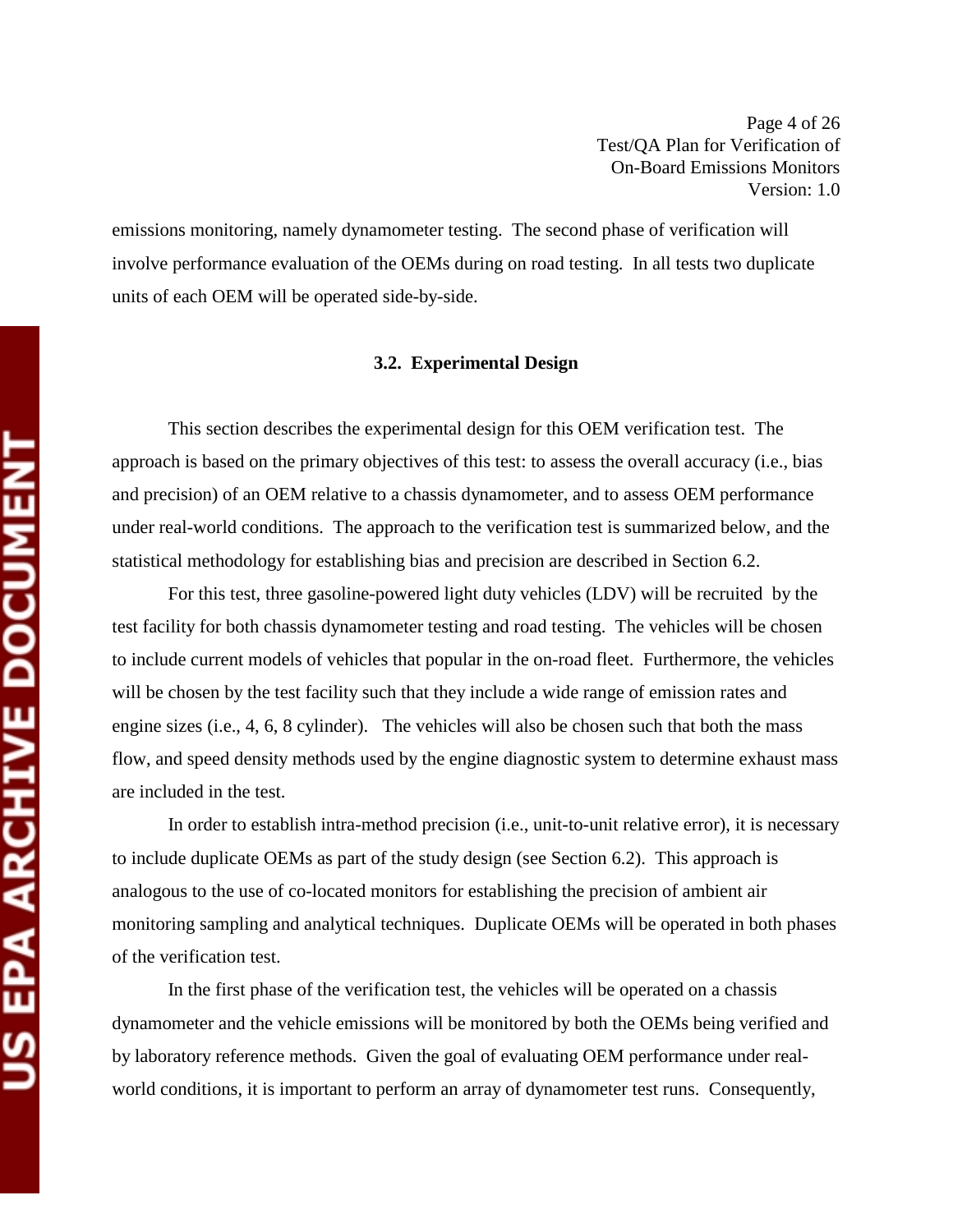US EPA ARCHIVE DOCUMENT

Page 5 of 26 Test/QA Plan for Verification of On-Board Emissions Monitors Version: 1.0

the vehicles will each be operated on two test cycles: the Federal Test Procedure (FTP),<sup>2</sup> and the  $US06<sup>2</sup>$  cycle. The use of different vehicle emission rates, along with the different test cycles, will provide a range of real-world conditions under which bias and precision results are to be obtained.

Three runs under each test scenario (i.e., under each test cycle and vehicle combination) will be conducted. There are two important reasons for including multiple runs in the design of the test. First, multiple runs provide information on test-to-test repeatability. Such data are essential for establishing the reliability of the reference method results, which are treated as the "truth" or "gold standard" to which OEM results are to be compared. Second, triplicate runs allow for statistically testing whether or not interactions between vehicle type and test cycle have an impact on observed bias and precision. For example, it may be the case that levels of bias and/or precision differ from vehicle to vehicle, but only when the FTP test cycle is run and not the US06. As another example, one vehicle type may show consistent bias and precision across both test cycles, while the other two vary in bias and precision depending on test cycle. Without multiple runs, the statistical significance of such interaction cannot be determined.

A summary of the dynamometer runs to be performed in this verification test is provided in Table 1.

| <b>Test cycle</b> | Vehicle 1 | <b>Vehicle 2</b> | <b>Vehicle 3</b> | <b>Total</b> |
|-------------------|-----------|------------------|------------------|--------------|
| FTP <sup>1</sup>  |           |                  |                  |              |
| <b>US06</b>       |           |                  |                  |              |
| <b>Total</b>      | n         |                  |                  | 18           |

**Table 1. Summary of Chassis Dynamometer Runs** 

 $1$  FTP produces multiple bags, so more than 18 observations will be obtained for bag-level calculations.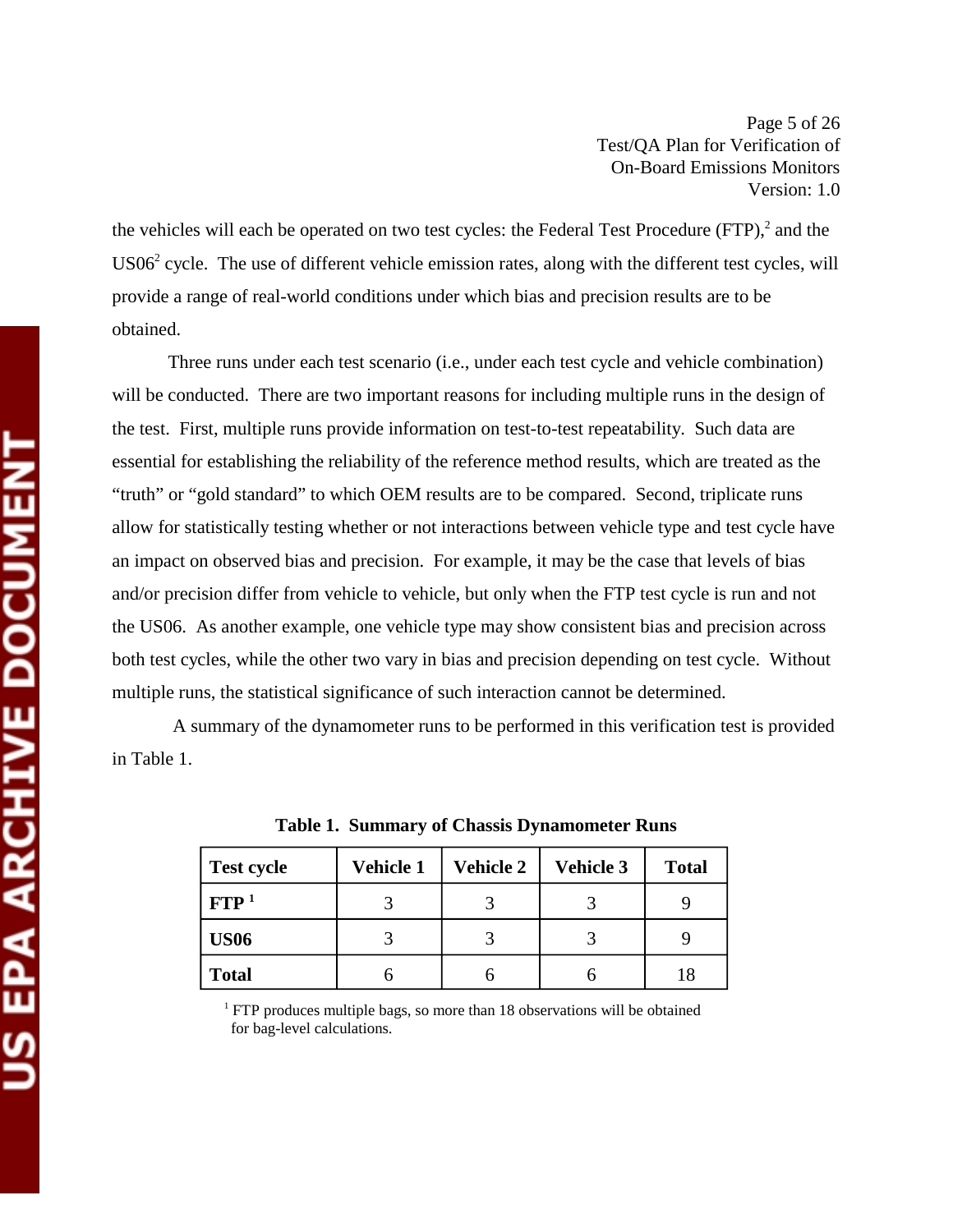US EPA ARCHIVE DOCUMENT

Page 6 of 26 Test/QA Plan for Verification of On-Board Emissions Monitors Version: 1.0

After the dynamometer runs shown in Table 1 are completed, a series of four US06 test cycles will be performed on the vehicle with mid-range emissions. In this series, a single US06 dynamometer run will be performed with the vehicle accessories off at each of three different temperatures (i.e.,  $30^{\circ}$ F,  $75^{\circ}$ F, and  $100^{\circ}$ F). The fourth US06 run will be performed at  $100^{\circ}$ F with the vehicle's air conditioner operating at maximum capacity, to assess whether use of the vehicle's accessories influences the performance of the OEMs.

For all the dynamometer runs, the test facility will measure vehicle emissions by the reference methods described in Section 3.3. The results obtained from these reference methods will be used as the basis of comparison for establishing bias. During each dynamometer run the vehicle emissions will be monitored in real time by the reference methods and by the duplicate OEMs, for total hydrocarbons (THC), carbon monoxide  $(CO)$ , carbon dioxide  $(CO<sub>2</sub>)$ , and nitrogen oxides  $(NO_x)$ . Methane will be monitored by the reference method at the bag level and used to determine non-methane hydrocarbons (NMHC) as needed. Bias and precision will be determined independently for each of these analytes. The performance of the two duplicate OEMs will be based on comparisons between the test level results (e.g., average concentration or g/mi) from each of the duplicate OEMs and the results from the reference methods. These comparisons will be made primarily on the test level, and also on the per-bag level (e.g., the three bags comprising the FTP schedule). Graphical comparisons of the second-by-second data will be used as a secondary comparison to illustrate the transient response of the OEMs.

In the second phase, duplicate on-board monitors will be installed in a test vehicle and the vehicle will be driven over two different routes for at least 15 minutes each. The two routes will be different in nature such that one includes predominantly stop-and-go traffic, and the other includes predominantly sustained high speed traffic. While the test vehicle is driven over these two routes, second-by-second data will be collected by the duplicate on-board emissions monitors. Results from the duplicate monitors will be compared to establish the unit-to-unit reproducibility of the OEMs being verified.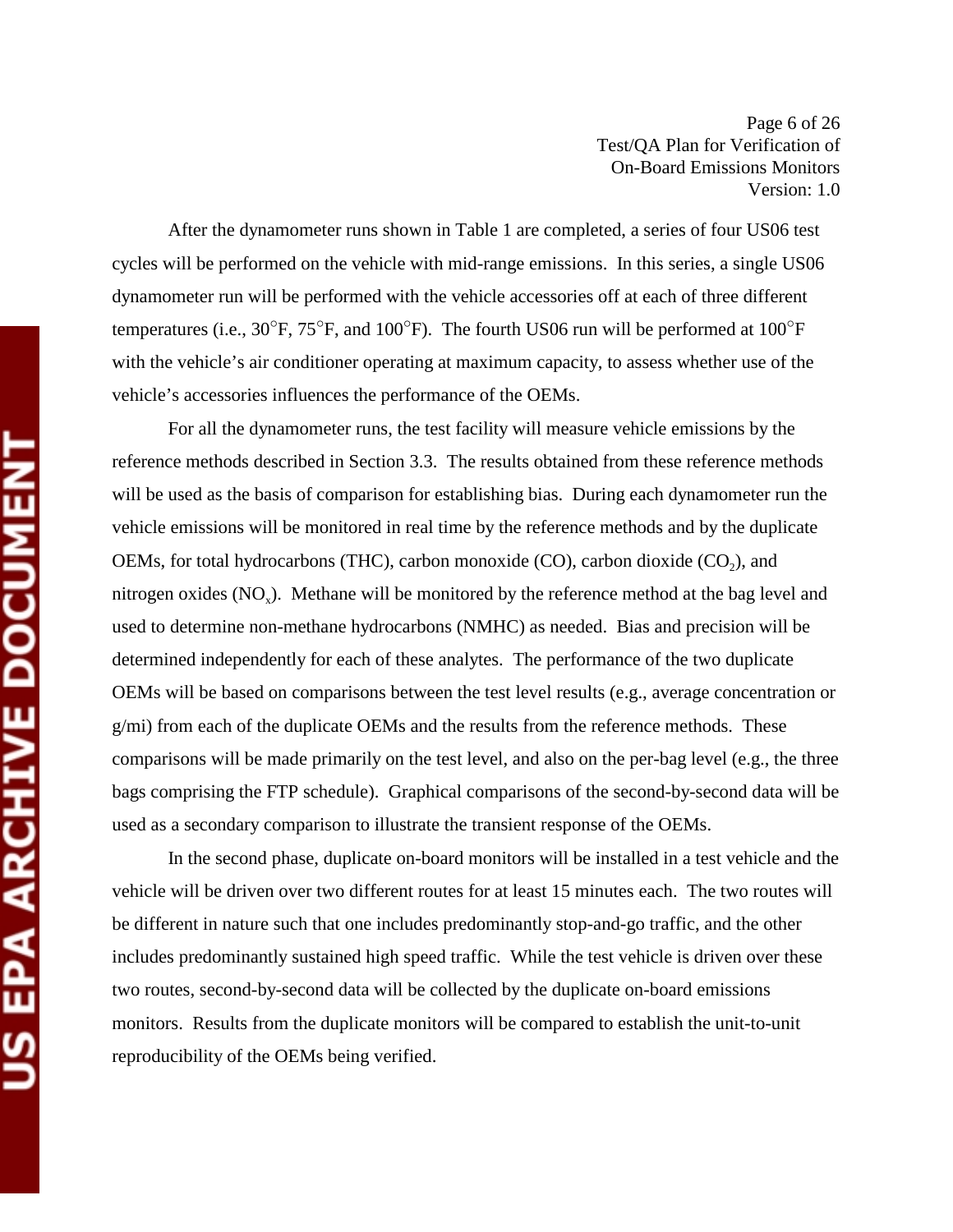Page 7 of 26 Test/QA Plan for Verification of On-Board Emissions Monitors Version: 1.0

Furthermore, general issues of performance, including reliability and ease of use, will be assessed based on observations recorded during the verification test, and will be reported for the OEMs in addition to the overall cost of the monitors.

#### **3.3. Reference Methods**

During this verification test, various analytical methods will be used by the test facility to measure the concentrations of THC,  $CH_4CO$ ,  $CO_2$ , and  $NO_x$  in vehicle emissions. THC concentrations will be measured using a flame ionization detector (FID),  $CH<sub>4</sub>$  will be determined using a gas chromatography (GC) with FID, CO and  $CO<sub>2</sub>$  concentrations will be determined by non-dispersive infrared spectroscopy (NDIR), and  $NO<sub>x</sub>$  concentrations will be measured using a chemiluminescence (CL) analyzer. These methods are described in 40 CFR Part  $86<sup>2</sup>$  and will be the reference methods for this verification test. Results from these methods will serve as the basis of comparison for evaluating the accuracy of the on-board emissions monitor. These analyses, with the exception of  $CH_4$ , will be performed both in real-time and on collected bag samples.  $CH<sub>4</sub>$  will be determined only by analysis of collected bag samples. Non-methane hydrocarbon (NMHC) concentrations will be deduced at the bag level from the difference between the bag level THC and  $CH<sub>4</sub>$  readings.

## **3.4. Test Facility**

The test facility to be used for this verification test will be a recognized emissions testing laboratory with facilities appropriate for chassis dynamometer testing according to 40 CFR Part 86. The test facility will have standard operating procedures in place for the dynamometer runs and laboratory analyses to be performed in this verification and will have trained personnel capable of performing these activities according to those standard procedures. Documentation of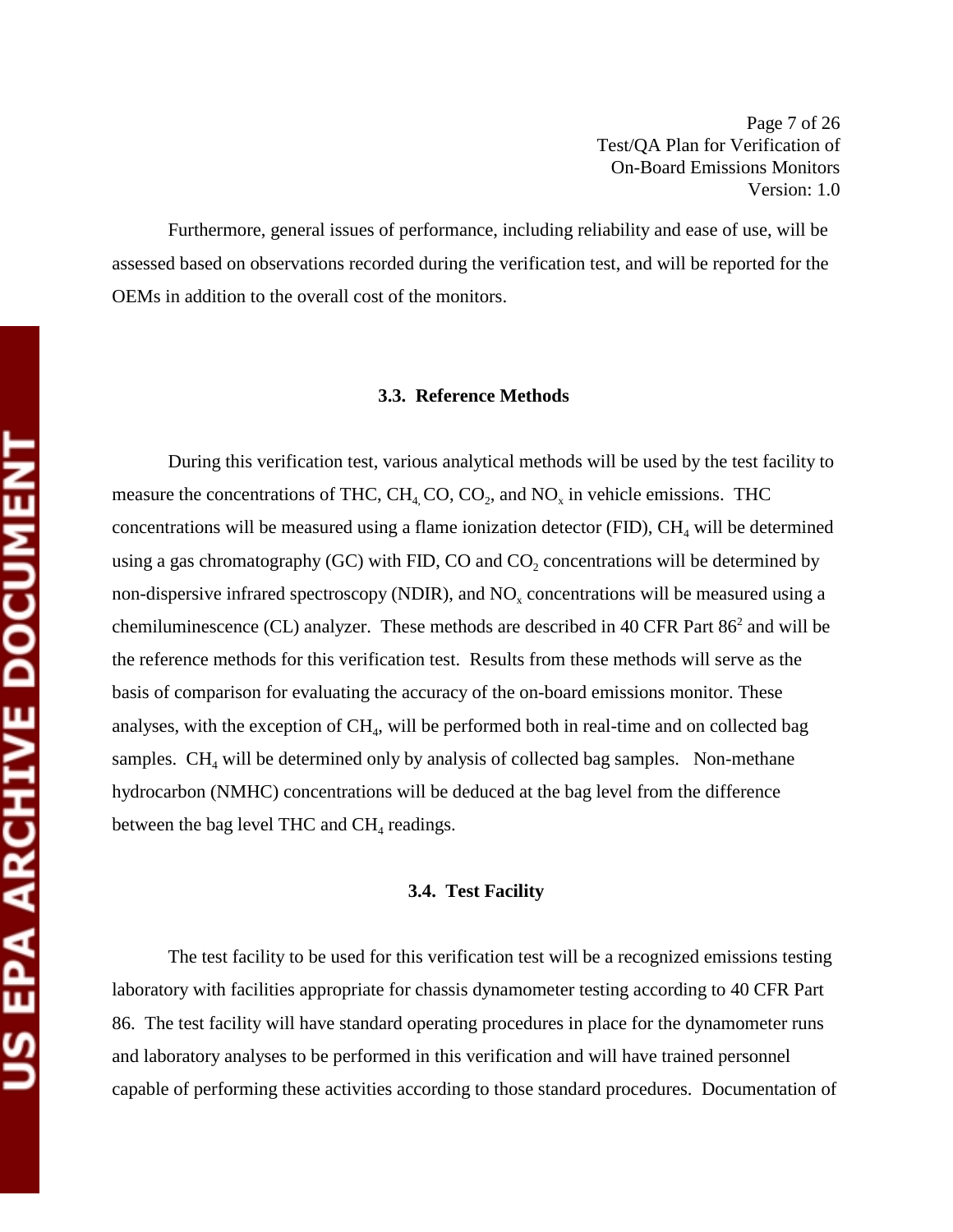Page 8 of 26 Test/QA Plan for Verification of On-Board Emissions Monitors Version: 1.0

the staff qualifications will be provided to Battelle in the form of training records prior to test initiation.

## **3.5. Roles and Responsibilities**

The verification test will be coordinated and supervised by Battelle personnel and will be conducted at a recognized test facility with documented QA procedures in place. Staff from the test facility will participate in this test by operating the dynamometer, and providing the reference measurements. Vendor representatives will install, maintain, and operate their respective technologies throughout the test. Quality assurance oversight will be provided by the Battelle Quality Manager, and, at her discretion, the EPA Pilot Quality Manager. The organizational chart below shows the individuals from Battelle, the vendor companies, EPA, and the test facility who will have responsibilities in the verification test. The specific responsibilities of these individuals are detailed in Figure 1.

## **3.5.1. Battelle**

The Verification Test Coordinator will have the overall responsibility for ensuring that the technical, schedule, and cost goals established for the verification test are met. The Verification Test Coordinator will:

- Prepare the draft test/QA plan, verification reports, and verification statements
- Revise the draft test/QA plan, verification reports, and verification statements in response to the reviewers' comments
- Coordinate testing at testing site
- Ensure that all quality procedures specified in the test/ $QA$  plan and in the  $QMP$ are followed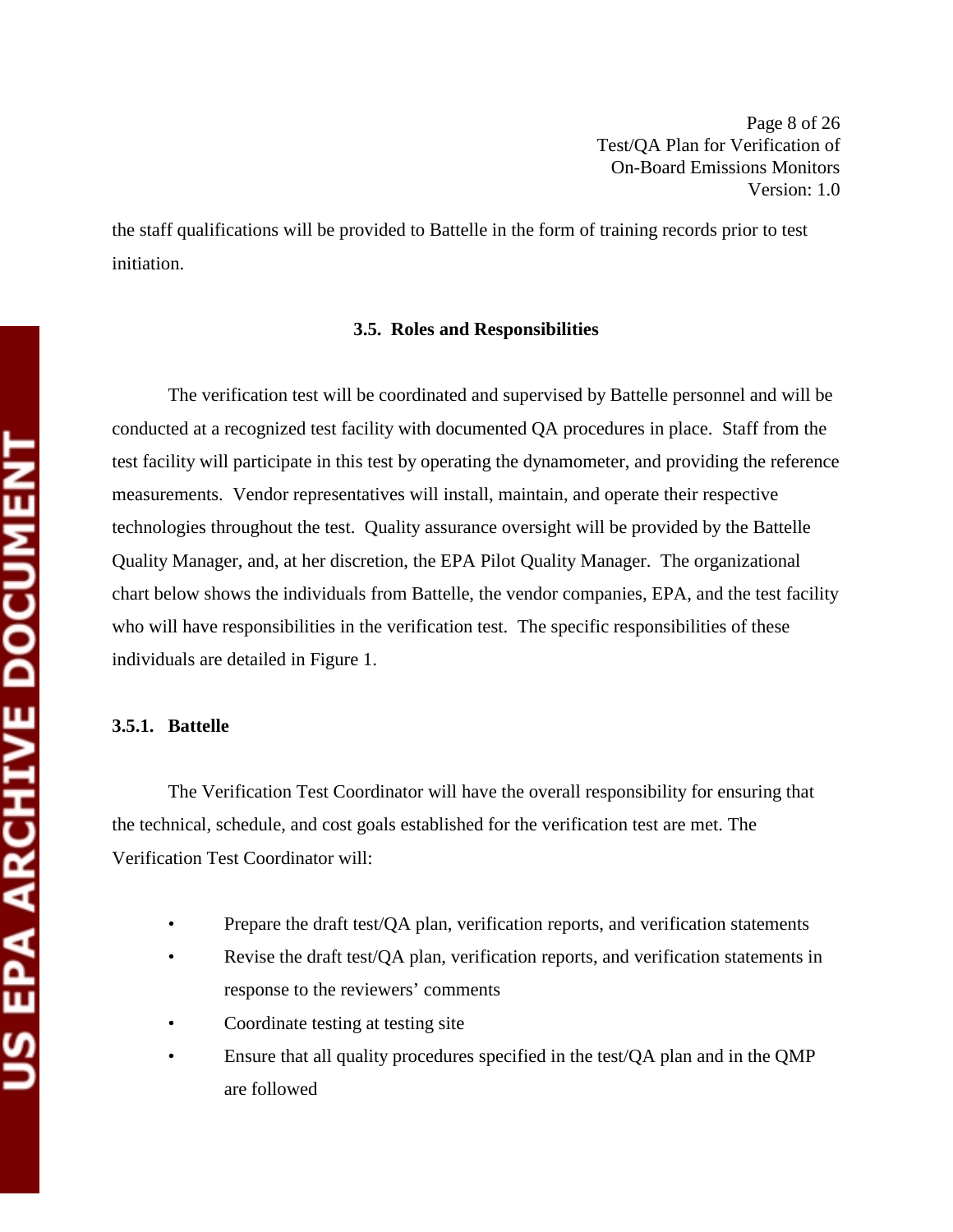Page 9 of 26 Test/QA Plan for Verification of On-Board Emissions Monitors Version: 1.0

![](_page_16_Figure_1.jpeg)

**Figure 1. Organizational Chart for On-Board Vehicle Emissions Monitor Verification Test**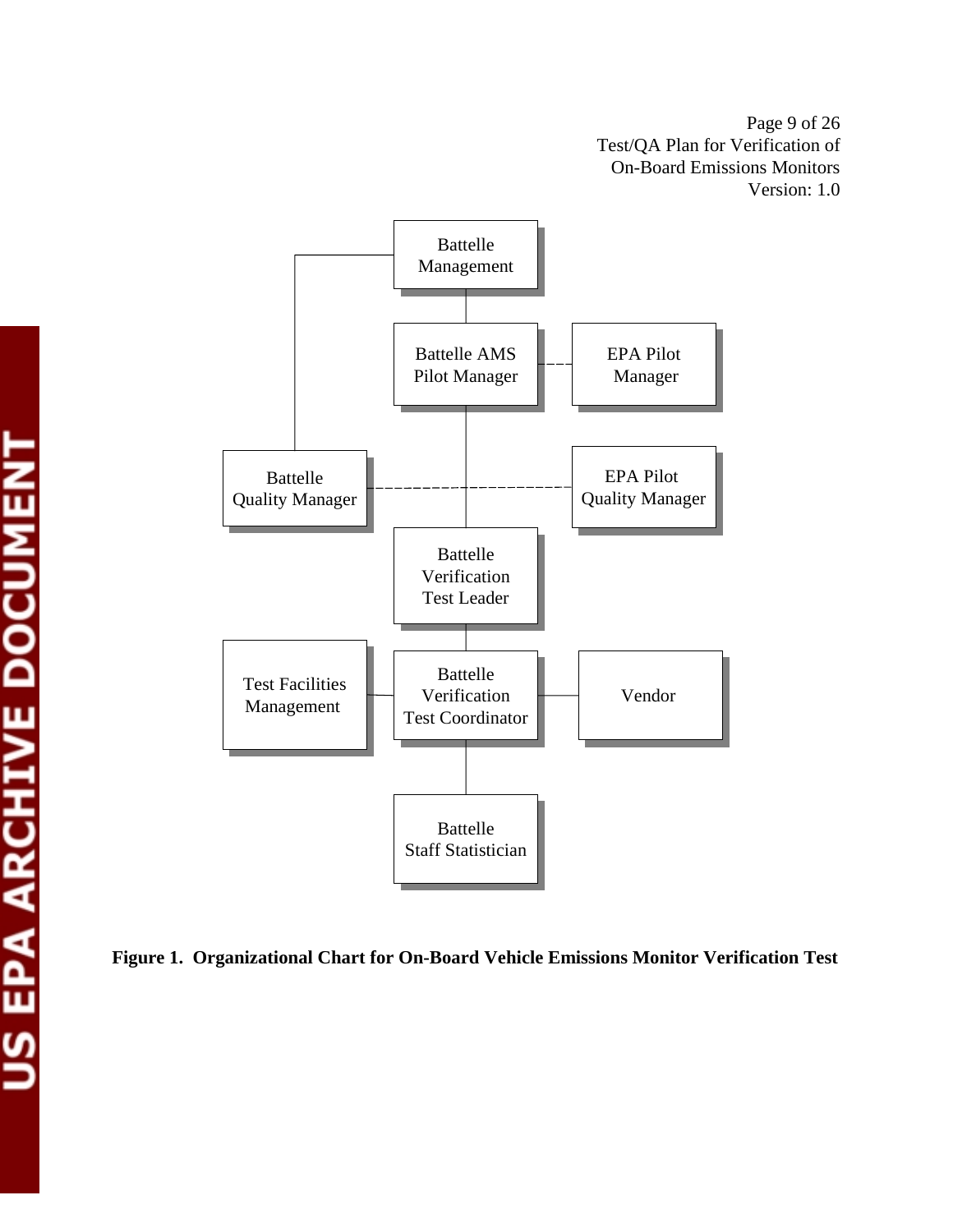Page 10 of 26 Test/QA Plan for Verification of On-Board Emissions Monitors Version: 1.0

- Respond to any issues raised in assessment reports and audits, including instituting corrective action as necessary
- Serve as the primary point of contact for vendor and test facility representatives
- Establish a budget for the verification test and monitor staff effort to ensure that the budget is not exceeded
- Ensure that confidentiality of vendor information is maintained.

The Verification Testing Leader for the AMS pilot will provide technical guidance and oversee various stages of the verification test, and will:

- Support the Verification Test Coordinator in preparing the test/QA plan and organizing the testing
- Review the draft test/QA plan
- Review the draft verification reports and statements
- Ensure that confidentiality of vendor information is maintained.

## Battelle's AMS Pilot Manager will:

- Review the draft test/OA plan
- Review the draft verification reports and statements
- Coordinate distribution of the final test/QA plan, verification reports, and verification statements
- Ensure that necessary Battelle resources, including staff and facilities, are committed to the verification test
- Ensure that vendor confidentiality is maintained
- Support the Verification Test Coordinator in responding to any issues raised in assessment reports and audits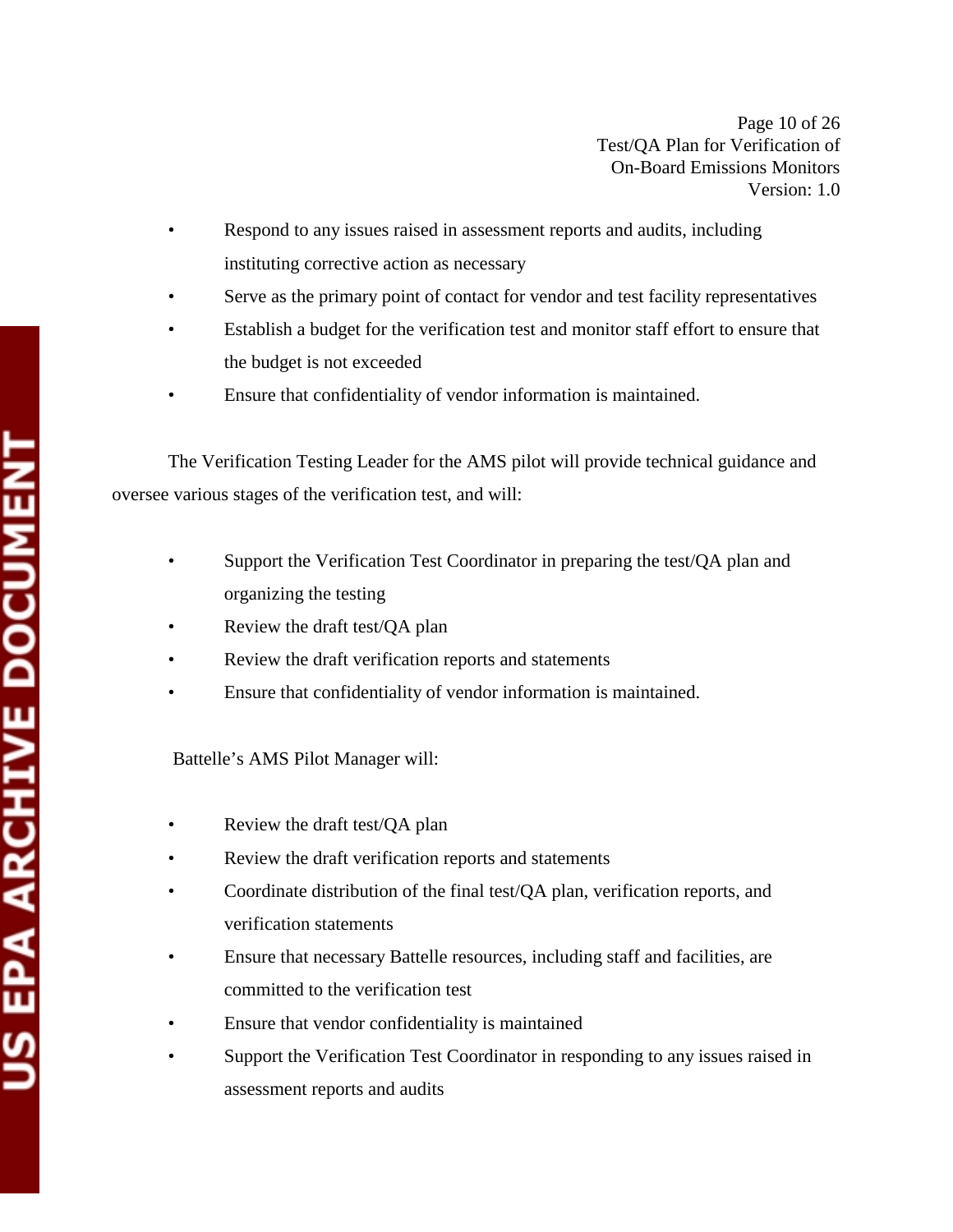Page 11 of 26 Test/QA Plan for Verification of On-Board Emissions Monitors Version: 1.0

Maintain communication with EPA's pilot and quality manager

Battelle will provide a Staff Statistician who will support statistical and data analysis activities for this verification test. As needed, the Staff Statistician will:

- Assist in the conversion of verification data from electronic spreadsheet format to appropriate file format for statistical evaluation
- Support the Verification Test Coordinator in performing statistical calculations specified in this test/QA plan on the verification data
- Provide results of statistical calculations and associated discussion for the verification reports
- Support the Verification Test Coordinator in responding to any issues raised in assessment reports and audits related to statistics and data reduction.

Battelle's Quality Manager for this verification test will:

- Review the draft test/QA plan
- Conduct a technical systems audit once during the verification test
- Audit at least 10% of the verification data
- Prepare and distribute an assessment report for each audit
- Verify implementation of any necessary corrective action
- Issue a stop work order if self audits indicate that data quality is being compromised; notify Battelle AMS Pilot Manager if stop work order is issued
- Provide a summary of the audit activities and results for the verification reports
- Review the draft verification reports and statements
- Have an overall responsibility for ensuring that the test/QA plan and QMP are followed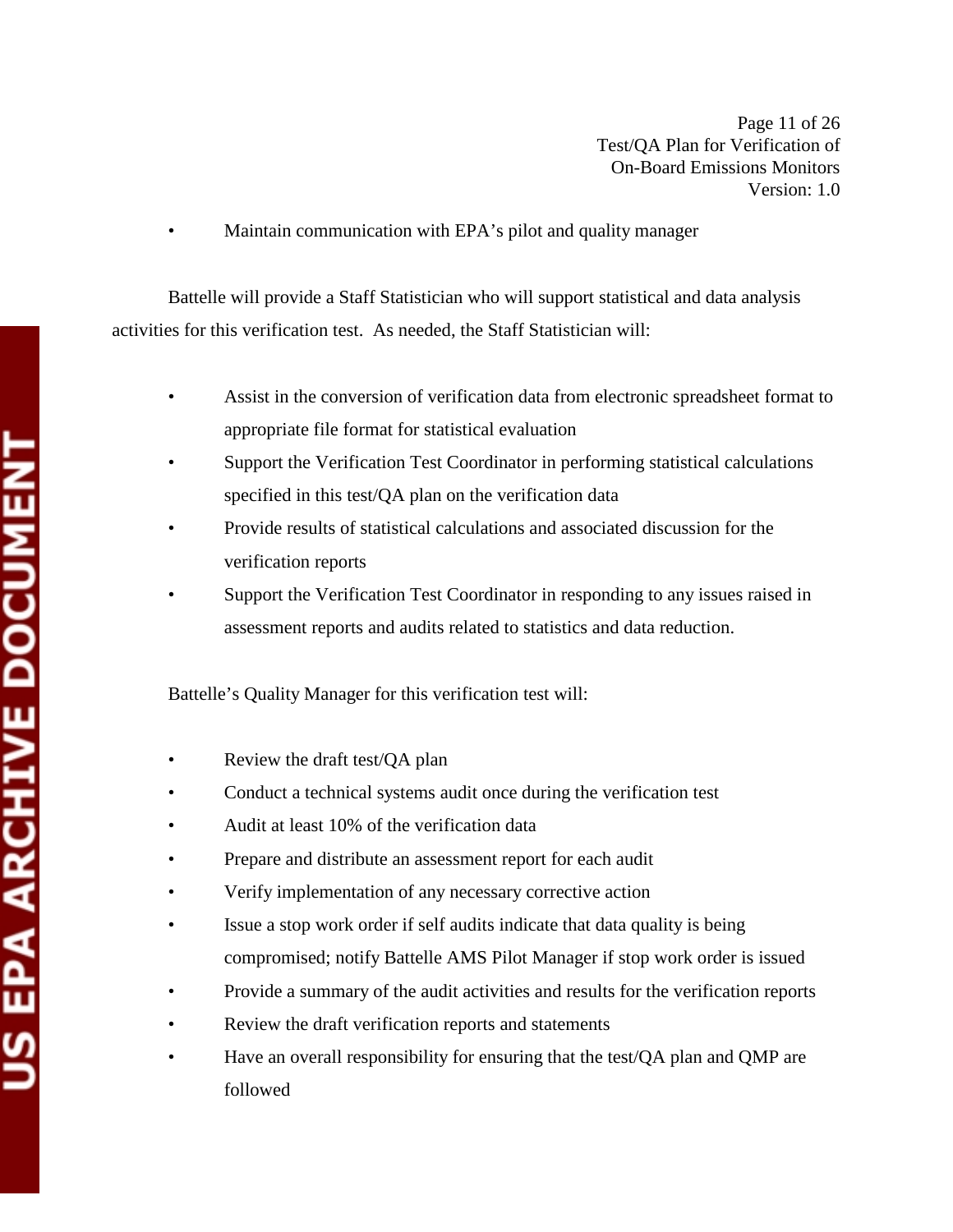Page 12 of 26 Test/QA Plan for Verification of On-Board Emissions Monitors Version: 1.0

- Ensure that Battelle management is informed if persistent quality problems are not corrected
- Interface with EPA's Pilot Quality Manager.

# **3.5.2. Vendors**

Vendor representatives will:

- Review the draft test/QA plan, and provide comments and recommendations
- Approve the revised test/QA plan
- Work with Battelle to commit to a specific schedule for the verification test
- Provide duplicate commercial ready monitors for testing
- Provide an on-site operator(s) throughout the verification test period to install the monitors in the test vehicles, and operate and maintain the monitors during testing
- Remove monitors and other related equipment from test facility upon completion of the verification test
- Review and comment upon their respective draft verification report and statement.

# **3.5.3. EPA**

EPA's responsibilities in the AMS pilot are based on the requirements stated in the "Environmental Technology Verification Program Quality and Management Plan of the Pilot Period (1995-2000)" (QMP)<sup>3</sup>. The roles of the specific EPA staff are as follows:

EPA's Pilot Quality Manager will:

Review the draft test/QA plan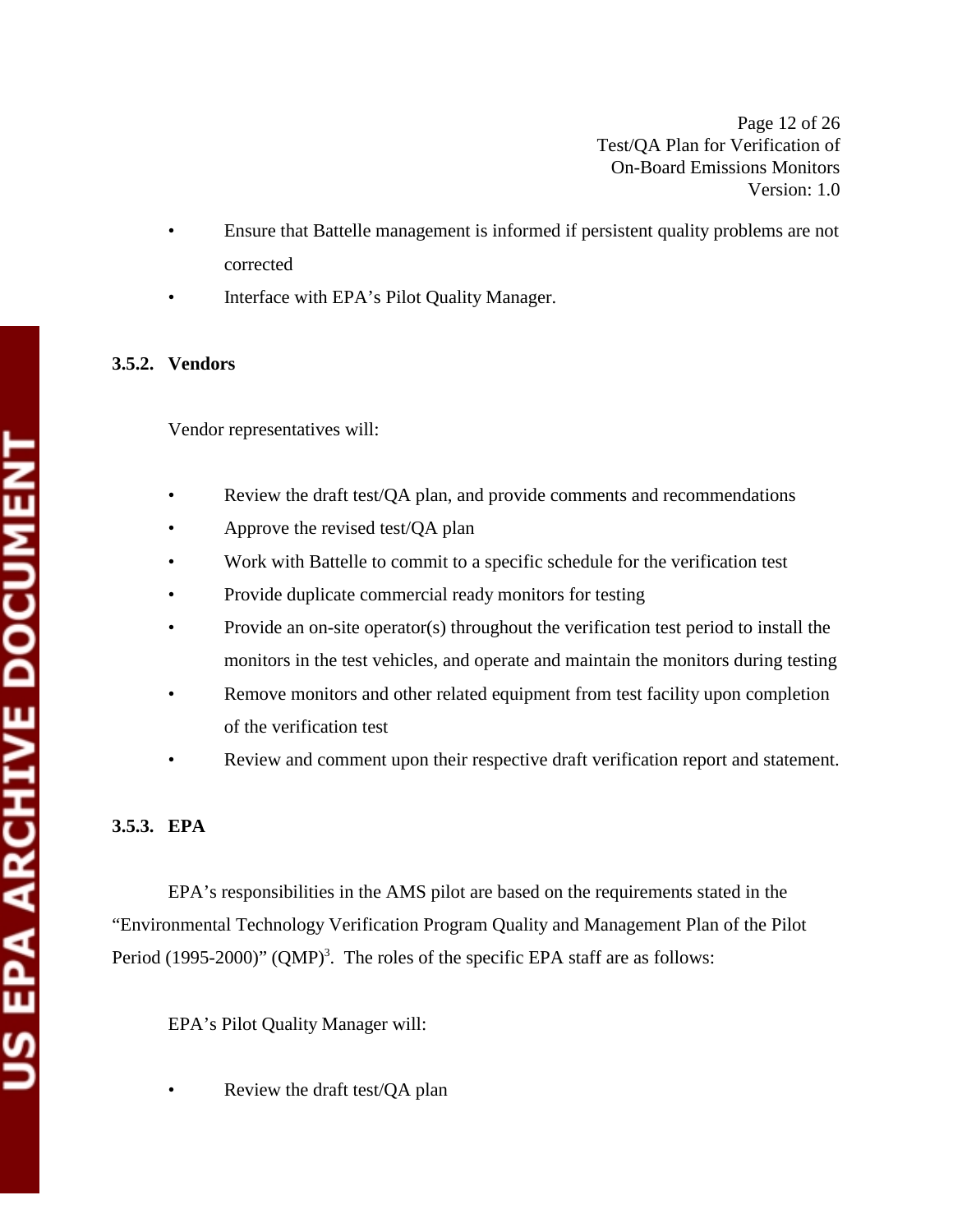Page 13 of 26 Test/QA Plan for Verification of On-Board Emissions Monitors Version: 1.0

- Perform, at her option, one external technical system audit during the verification test
- Notify the Battelle AMS Pilot Manager to facilitate a stop work order if external audit indicates that data quality is being compromised
- Prepare and distribute an assessment report summarizing results of external audit, if performed
- Review draft verification reports and statements.

## EPA's Pilot Manager will:

- Review the draft test/QA plan
- Approve the final test/ $QA$  plan
- Approve the final verification reports
- Review the draft verification statements.

# **3.5.4. Test Facility**

The responsibilities of the test facility are:

- Assist in developing the test/QA plan for the verification test
- Allow facility access to vendor, Battelle, and EPA representatives during the scheduled verification test including set-up and tear-down operations
- Select, secure, and operate vehicles for the dynamometer and road testing
- Perform all reference emissions measurements
- Provide all test data to Battelle electronically, in mutually agreed upon format
- Assist vendor in installation of the OEMs in the test vehicles
- Perform dynamometer runs and associated vehicle preconditioning according to the procedures and schedule described in this test/QA plan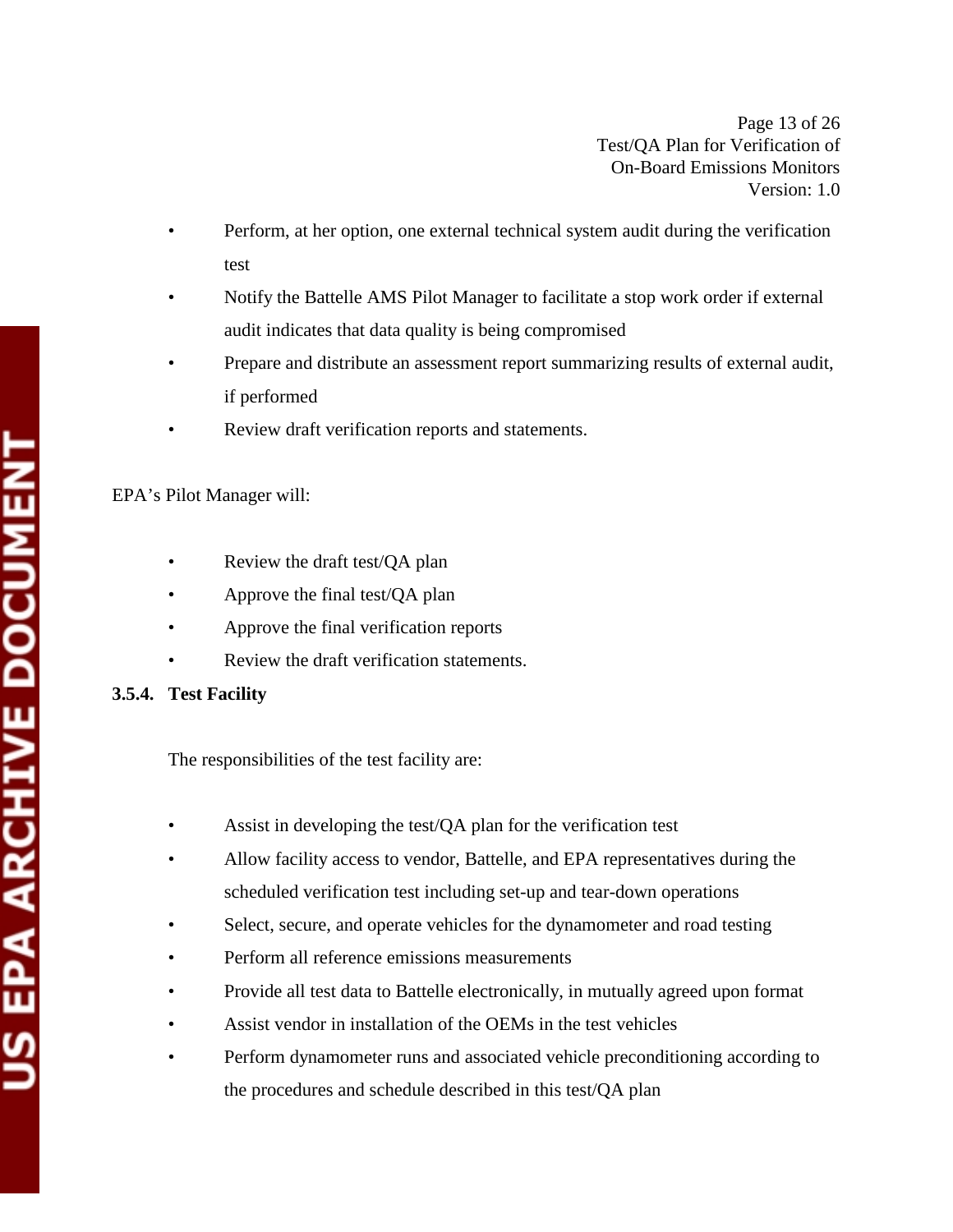Page 14 of 26 Test/QA Plan for Verification of On-Board Emissions Monitors Version: 1.0

- Provide EPA and Battelle staff access to and /or copies of appropriate quality assurance documentation of test equipment and procedures
- Assist in Battelle's reporting of the test facility's QA/QC procedures
- Review portions of the verification report to assure accurate descriptions of the test facility operations, and to provide technical insight on verification results
- Provide safety instructions to test and QA personnel for operations at the test facility.

## **4. TEST PROCEDURES**

## **4.1. Vehicle Recruitment and Inspection**

Three gasoline-fueled vehicles will be recruited and will be inspected by the test facility to ensure suitability for use in the verification test. The test vehicles should include currently popular models which are representative of the on-road fleet. The vehicles should be in good working condition, however, at least one should be a high exhaust emitter, based on the experience of the test facility. The recruited vehicles must have on-board diagnostic ports which are compatible with the OEMs being tested, and should be capable of providing data sufficient to determine vehicle speed in miles per hour (mph), engine speed in revolutions per minute (rpm), and engine torque (or its surrogate). The vehicle identification number for each vehicle will be recorded by Battelle staff in a laboratory record book (LRB) in addition to a general description of the vehicle (i.e., make, model, year, etc.).

The vehicles will be inspected for fuel and exhaust leaks by the test facility prior to testing. Any required vehicle repairs will be documented in the LRB.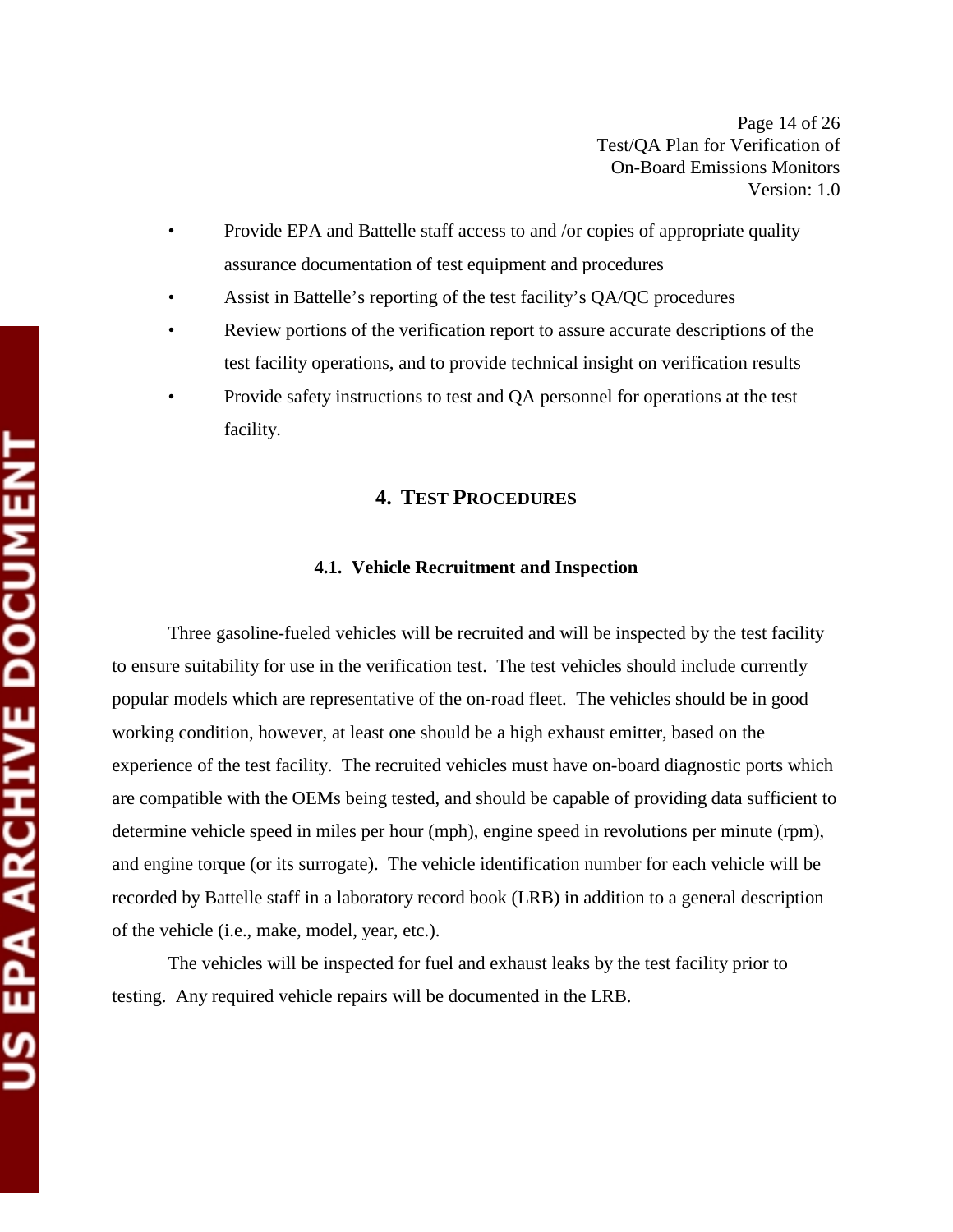Page 15 of 26 Test/QA Plan for Verification of On-Board Emissions Monitors Version: 1.0

## **4.2. Monitor Installation**

The on-board emissions monitors to be verified will be installed by a vendor representative who will ensure that each monitor is calibrated and operating properly before testing begins on each day of testing. The duplicate OEMs will be installed with appropriate plumbing to split the exhaust stream for analysis by the on-board emissions monitors and by the test facility. A leak check will be performed before road testing and each series of dynamometer runs to ensure the integrity of the exhaust sampling assembly. Any observed leaks will be repaired before testing begins. The vehicle battery will be used to power one of the two OEMs and a secondary supply (independent of the vehicle battery) will be used to power the other OEM.

The installation activities (including on-site calibration, repairs, etc.) will be documented by Battelle staff in the LRB. Observations regarding installation time and simplicity, ease of use, practicality, passenger safety, etc., in the verification report will be based on the installation of a single unit.

## **4.3. Dynamometer Testing**

Dynamometer runs will be performed according to the schedule shown in Table 2, and will be conducted with the vehicle accessories off, except where noted. Documentation of the run conditions will be performed by the test facility and will be in accordance with 40 CFR Part 86. This documentation will be provided to Battelle.

As this test is not designed to determine emission rates for the test vehicles, strict adherence to soak and preconditioning procedures described in 40 CFR Part 86 is not necessary. However, conditions should be consistent for replicate runs of each test cycle. After the vehicle soak (12-36 hours), the test vehicle will be placed on the dynamometer and prepared for testing. An FTP cycle will be performed with the intent of immediately performing a US06 cycle within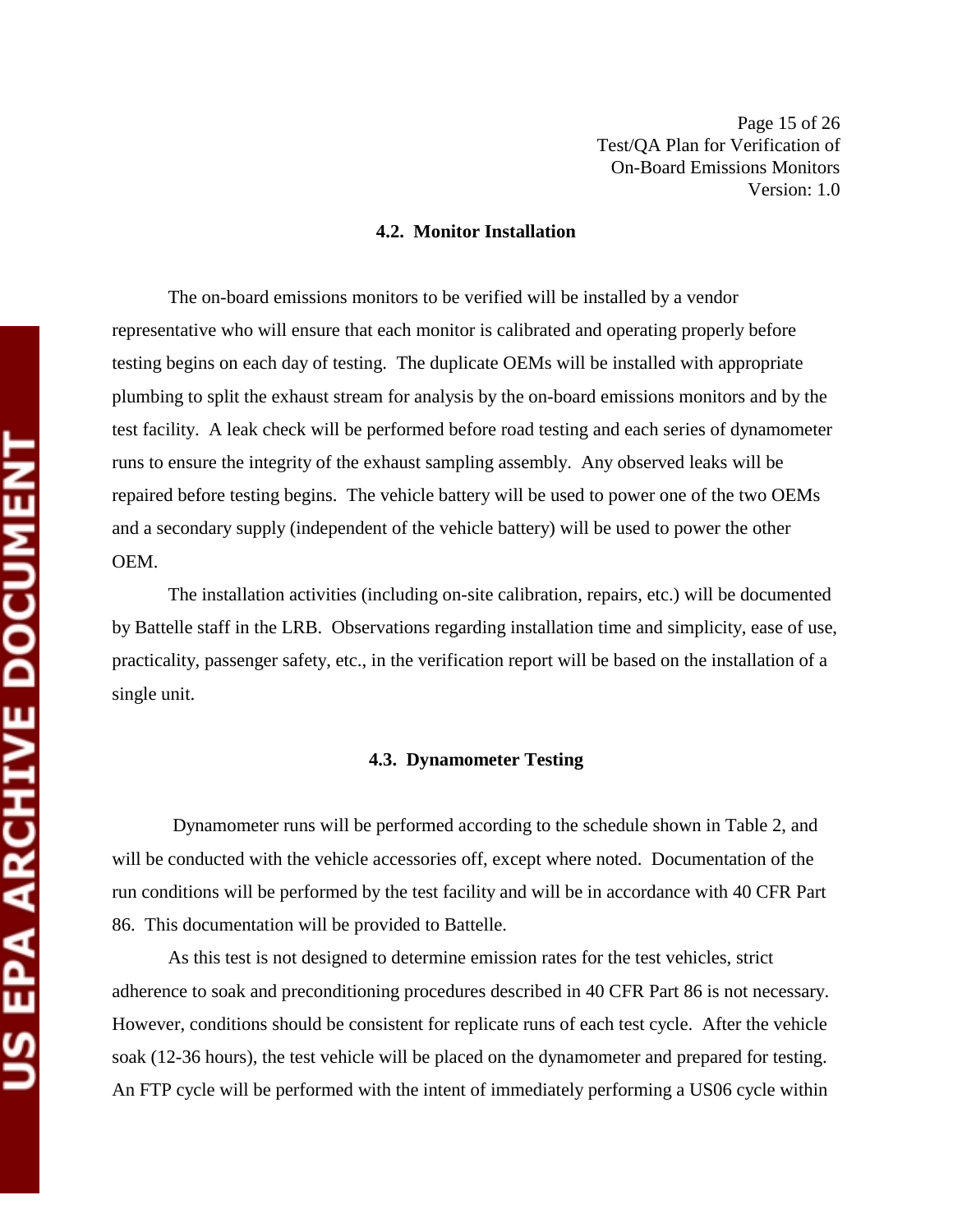10 minutes of the completion of the FTP test. If the US06 cycle is not started within 10 minutes of completion of the previous cycle, the first 505 seconds of the FTP driving cycle will be performed to condition the vehicle. Alternate FTP and US06 cycles will be performed in sequence on the three vehicles on each of three test days. On the fourth day of testing a series of three US06 test cycles will be performed including one at each of the following temperatures:  $30^{\circ}$ F,  $75^{\circ}$ F, and  $100^{\circ}$ F. These tests will be conducted using the vehicle with the mid-range emissions as established by the previous testing. After this sequence of temperature tests, an additional US06 cycle will be performed at 100 F with the vehicles air conditioner operating at maximum capacity.

| Day 1            | Day 2            | Day 3            | Day 4                               |
|------------------|------------------|------------------|-------------------------------------|
| Vehicle 1 - FTP  | Vehicle 1 - FTP  | Vehicle 1 - FTP  | Vehicle $2 - US06 \t@ 30^{\circ}F$  |
| Vehicle 1 - US06 | Vehicle 1 - US06 | Vehicle 1 - US06 | Vehicle 2 - US06 @ $75^{\circ}$ F   |
| Vehicle 2 - FTP  | Vehicle 2 - FTP  | Vehicle 2 - FTP  | Vehicle $2 - US06 \ @ 100^{\circ}F$ |
| Vehicle 2 - US06 | Vehicle 2 - US06 | Vehicle 2 - US06 | Vehicle 2 - US06 w/AC               |
| Vehicle 3 - FTP  | Vehicle 3 - FTP  | Vehicle 3 - FTP  |                                     |
| Vehicle 3 - US06 | Vehicle 3 - US06 | Vehicle 3 - US06 |                                     |

**Table 2. Schedule for Dynamometer Runs** 

For each driving cycle, the exhaust emissions and engine activity data will be monitored by both the test facility reference methods and the duplicate OEMs. The test facility will record and report the data on THC,  $CH_4$ , CO,  $CO_2$ , and NO<sub>x</sub> emissions at the test, bag, and second-bysecond level. Similarly, the OEM will record THC/NMHC, CO,  $CO_2$ , NO<sub>x</sub>, and  $O_2$  at the test, bag, and second-by-second level. Summary values of the second-by-second values will be compared with the corresponding bag values to assess agreement for the reference measurements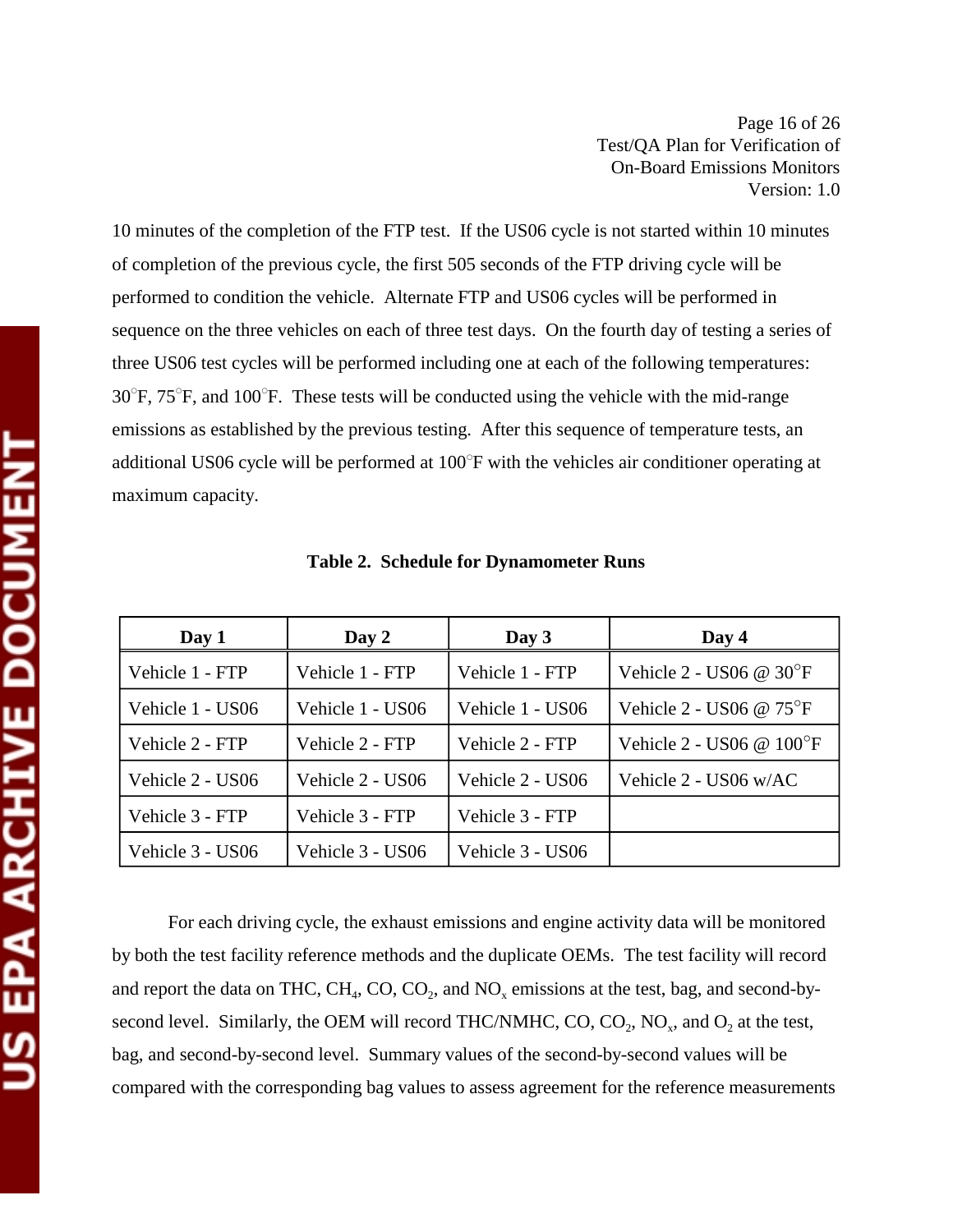Page 17 of 26 Test/QA Plan for Verification of On-Board Emissions Monitors Version: 1.0

of  $CO_2$ , NO<sub>x</sub> and THC. Agreement between the two values should be within 5.0%, 10%, and 15%, respectively. Tests not meeting these criteria will be reviewed as to their validity or impact on the verification results and repeated if possible and if necessary.

## **4.4. Road Testing**

Each of the three test vehicles used in the dynamometer tests described above will be driven on two separate routes over public roads while the duplicate OEMs record second-bysecond data for THC/NMHC, CO,  $CO_2$ ,  $O_2$ , and  $NO_x$ . Engine data will be recorded either by the OEMs being tested or by a laptop computer. Weather conditions and observations concerning traffic and vehicle operation will be recorded in a LRB by the vehicle operator. The vehicles will begin the road testing with a full tank of suitable locally available gasoline and will complete the two driving routes in succession (i.e., on the same trip). The routes to be driven should be such that they include the following conditions:

- a) at least 15 minutes of stop and go traffic through a central business district
- b) at least 15 minutes of sustained high speed driving on a freeway.

Tests routes will be consistent from vehicle to vehicle and from test to test (i.e., different OEM verification tests). Effort will be made to conduct testing under similar driving conditions (i.e., time of day, weather conditions) for the verification tests of different OEMs.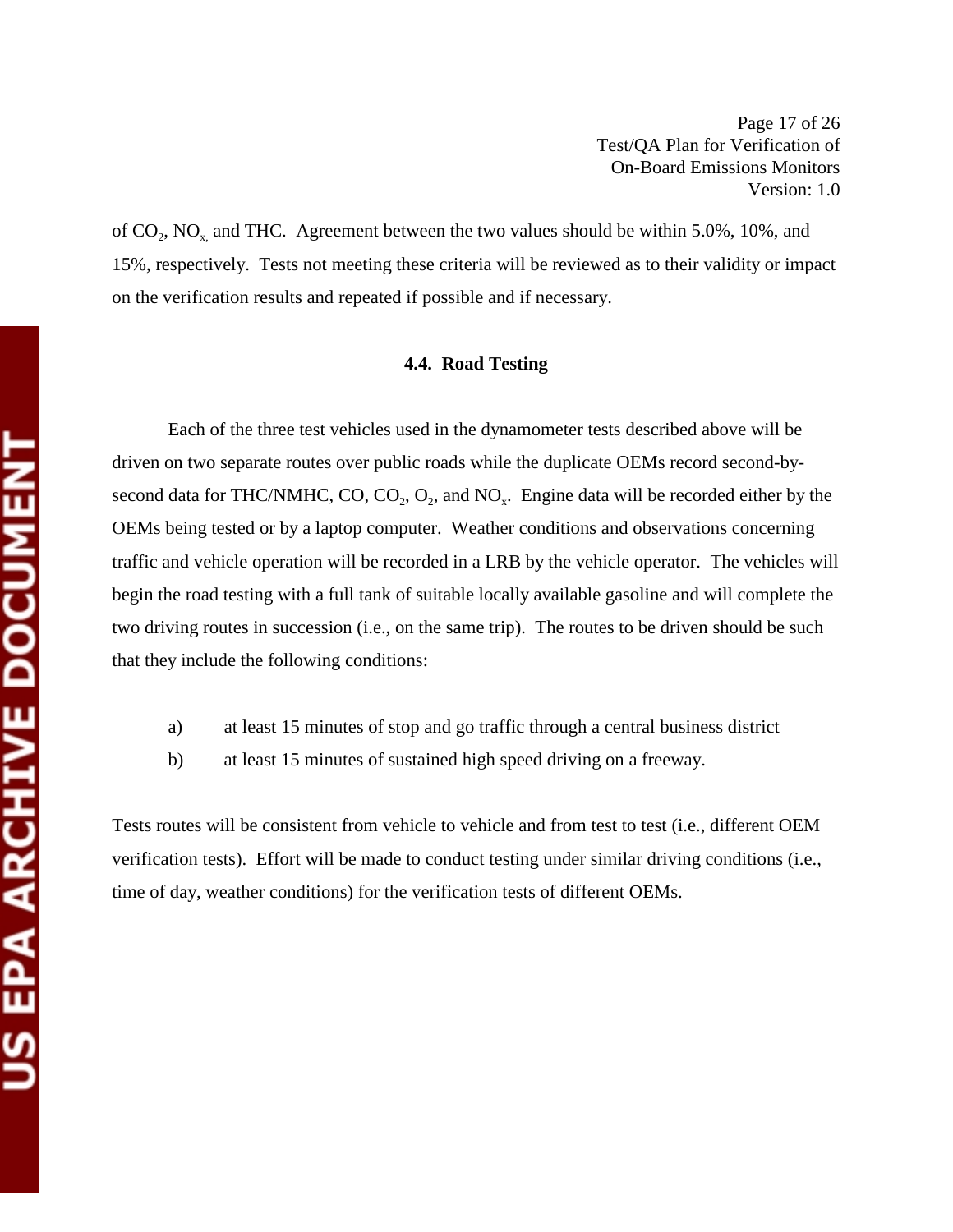Page 18 of 26 Test/QA Plan for Verification of On-Board Emissions Monitors Version: 1.0

# **5. QUALITY ASSURANCE/QUALITY CONTROL**

## **5.1. Calibration**

The dynamometer and laboratory instrumentation to be used in this verification test will be calibrated by the test facility according to the standard operating procedures and schedules in place at the test facility. These calibration specifications must meet or exceed those described in 40 CFR 86.<sup>2</sup> Documentation of these calibrations will be provided to Battelle by the test facility prior to test initiation.

If not required by the reference methods or by the standard operating procedures of the test facility, calibration verifications of specific instrumentation will be performed at the request of Battelle during the verification test. The results of the calibration verifications will be provided to Battelle.

#### **5.2. Audits**

Independent of test facility and EPA QA activities, Battelle will be responsible for ensuring that the following audits are conducted as part of this verification test.

#### **5.2.1. Pre-test Facility Audit**

At least two weeks prior to verification testing, the Verification Test Coordinator and/or the Battelle Quality Manager may conduct an audit of the test facility chosen to conduct the verification test. If performed, this audit will be conducted to ensure that the test facility has the equipment necessary to perform the verification test and that a satisfactory QA/QC program is implemented at the test facility. The audit should include at least a tour of the dynamometer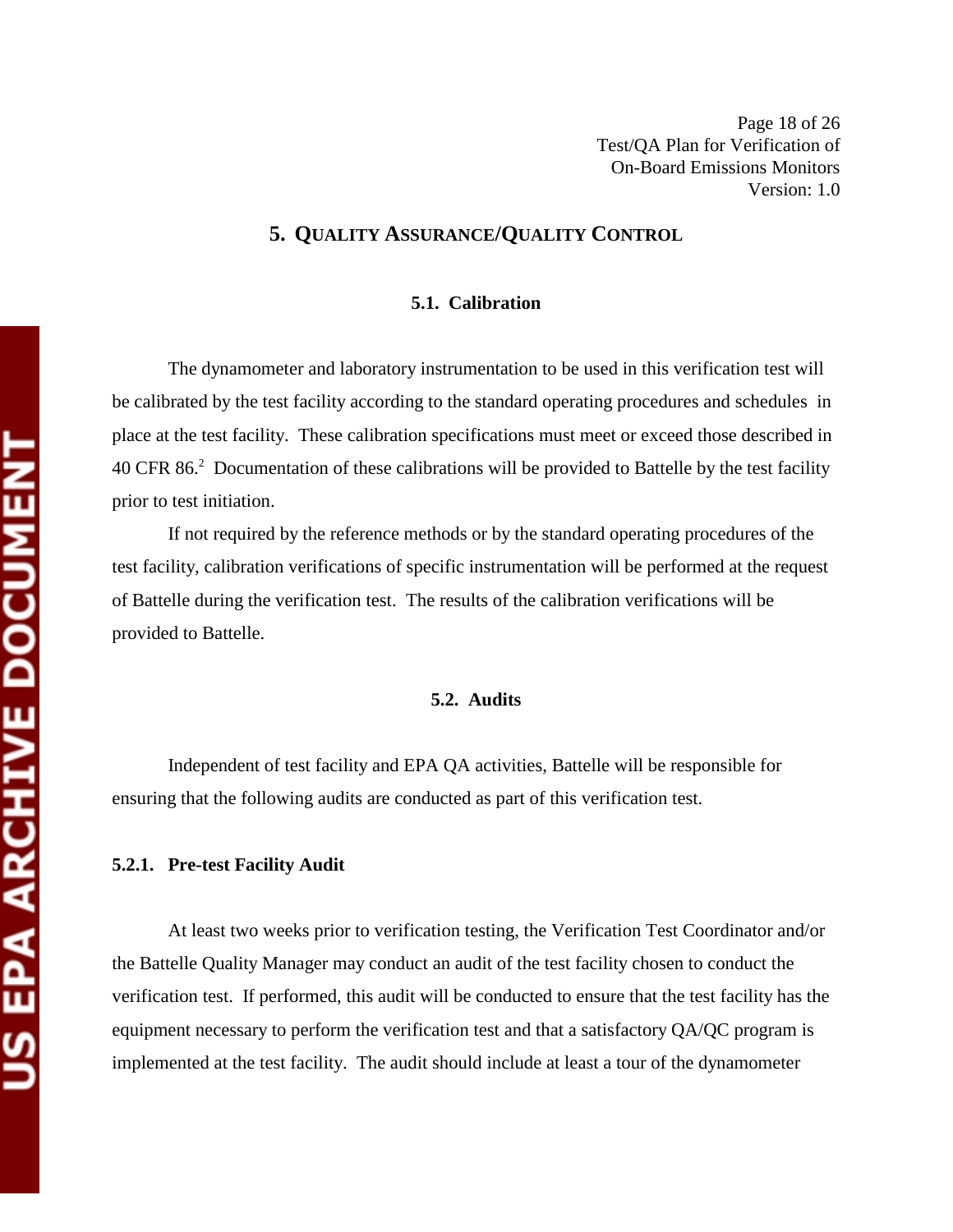Page 19 of 26 Test/QA Plan for Verification of On-Board Emissions Monitors Version: 1.0

facilities and review of appropriate standard operating procedures and calibration records. If possible the audit will also include observation of on-going dynamometer testing.

## **5.2.2. Technical Systems Audits**

Battelle's Quality Manager will perform a technical systems audit at least once during this verification test. The purpose of this audit is to ensure that the verification test is being performed in accordance with the AMS QMP, this test/QA plan, referenced methods, and any standard operating procedures used by the test facility. In this audit, the Battelle Quality Manager will review the reference methods used, compare actual test procedures to those specified or referenced in this plan, and review data acquisition and handling procedures. This effort will include reviewing the actual procedures used at the test facility for compliance with this test/QA plan and with the standard operating procedures for the test facility. A Technical Systems Audit (TSA) report will be prepared, including a statement of findings and the actions taken to address any adverse findings. The EPA Pilot Quality Manager will receive a copy of Battelle's TSA report.

At EPA's discretion, the EPA Pilot Quality Manager may also conduct an independent TSA of the verification testing procedures.

## **5.2.3. Performance Evaluation Audits**

A performance evaluation audit will be conducted to assess the quality of the reference measurements made in this verification test. This audit will address only the emissions measurements provided by the reference methods. The audit will be performed by analyzing a NIST-traceable calibration gas standard that is independent of those used by the test facility during the testing. The acceptance criteria for the results of this audit are identical to those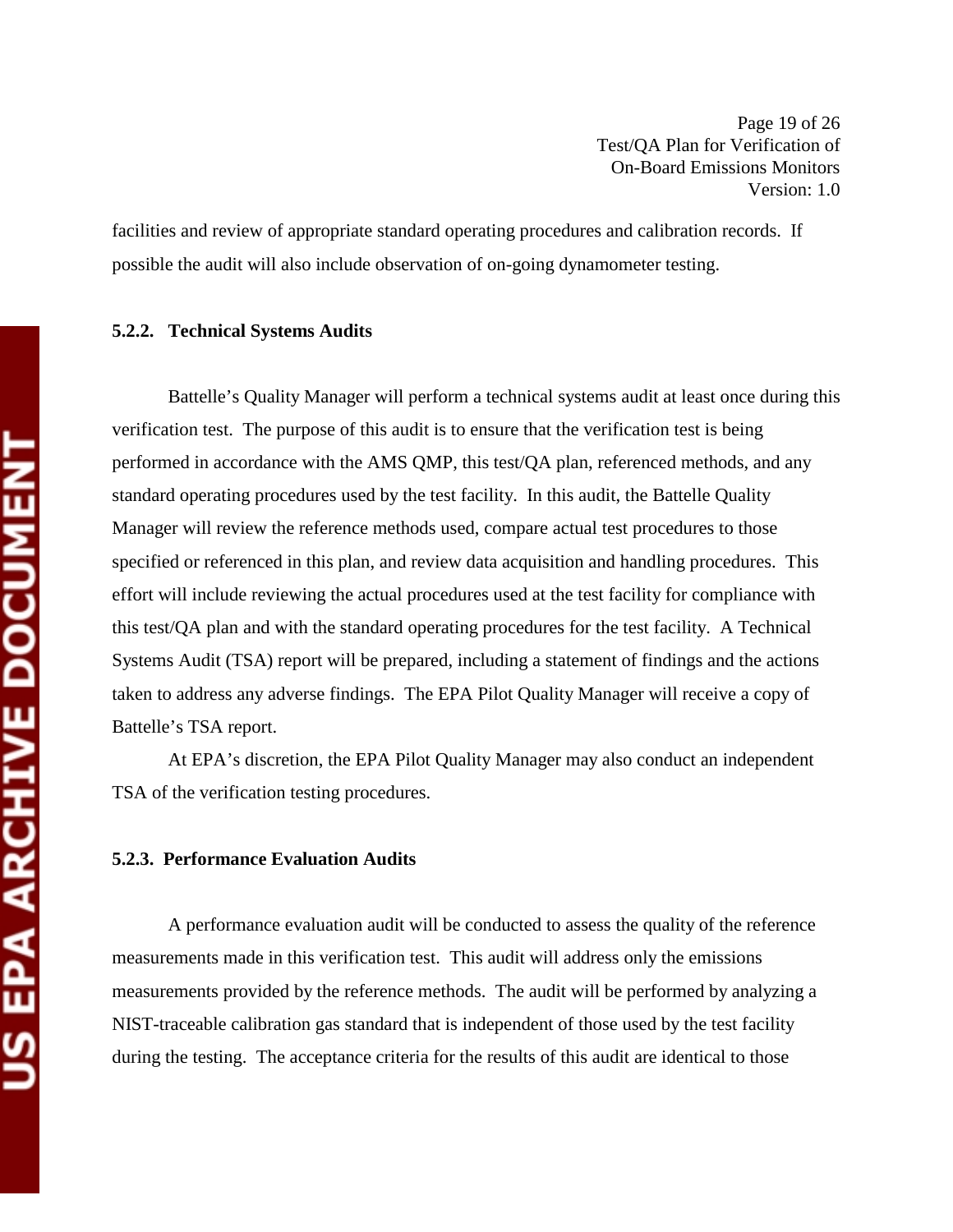Page 20 of 26 Test/QA Plan for Verification of On-Board Emissions Monitors Version: 1.0

already in place at the test facility for calibration verification. This audit will be performed once during the verification test.

## **5.2.4. Audits of Data Quality**

Battelle's Quality Manager will audit at least 10 percent of the verification data acquired during the verification test. The Battelle Quality Manager will trace the data from initial acquisition, through reduction and statistical comparisons, and to final reporting. All calculations performed on the data undergoing the audit will be checked.

## **5.3. Reporting of Audits**

Each audit will be documented in accordance with the AMS pilot  $QMP<sup>1</sup>$ . Audit reports will include the following:

- Identification of any adverse findings or potential problems
- Corrective actions that address adverse findings or potential problems
- Confirmation by Battelle's Quality Manager that the corrective actions have been implemented and are effective
- Citation of any noteworthy practices that may be of use to others.

All audit reports will be reviewed by the AMS Pilot Manager, and Verification Testing Leader. A copy will be sent to the EPA Pilot Quality Manager and the EPA Pilot Manager.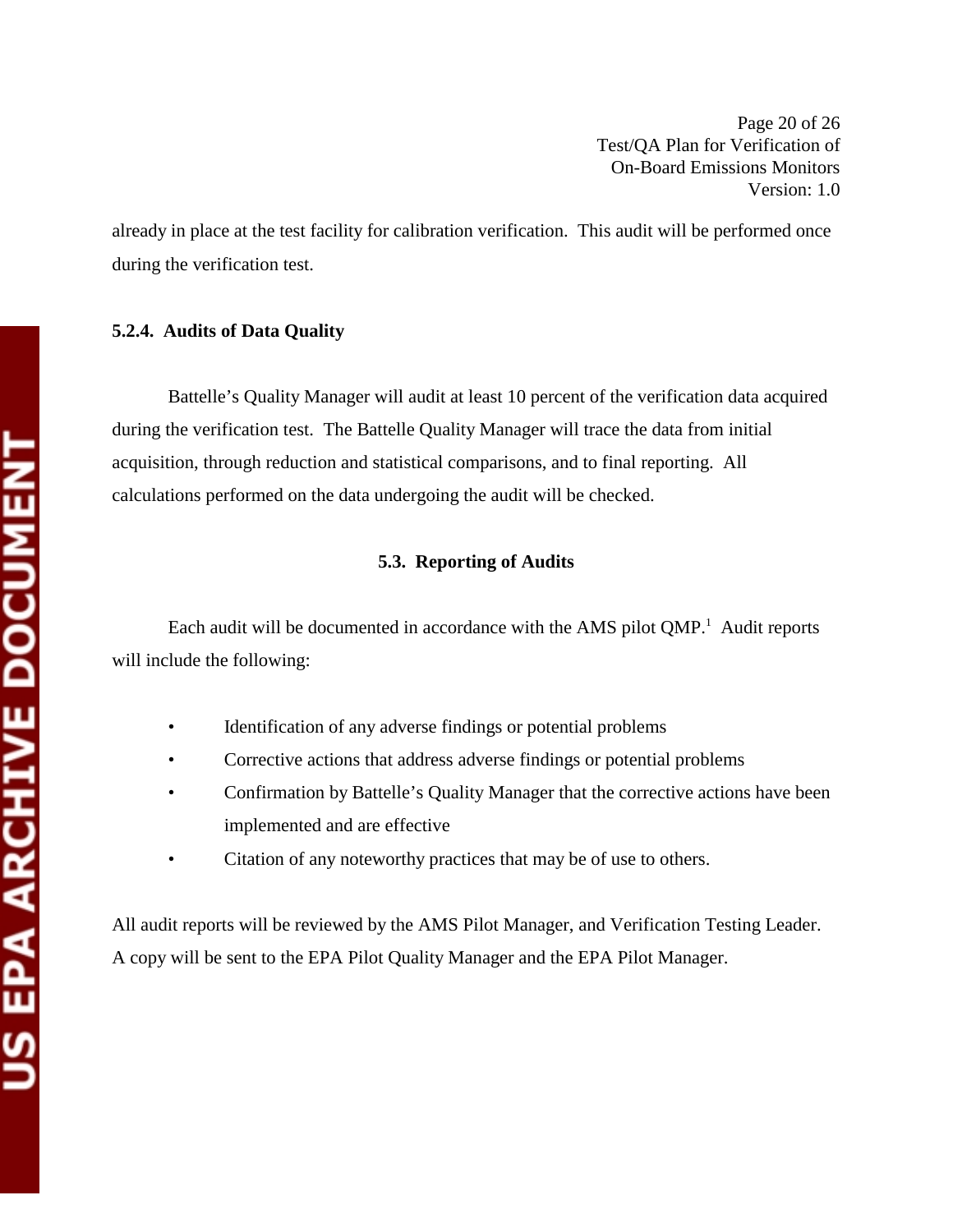Page 21 of 26 Test/QA Plan for Verification of On-Board Emissions Monitors Version: 1.0

## **5.4. Corrective Action**

The Battelle or EPA Pilot Quality Manager during the course of any audit will identify to the technical staff performing experimental activities any immediate corrective action that should be taken. If serious quality problems exist, the Battelle Quality Manager is authorized to stop work. Once the audit report has been prepared, the Verification Test Coordinator will ensure that a response is provided for each adverse finding or potential problem, and will implement any necessary follow-up corrective action. The Battelle Quality Manager will ensure that follow-up corrective action has been taken.

## **6. DATA HANDLING AND REPORTING**

## **6.1. Data Review**

Data generated by the test facility and vendors in the verification test will be provided to Battelle and will be reviewed by the Verification Test Coordinator before they are used to calculate, evaluate, or report verification results. These data will include electronic data; entries in laboratory record books; operating data from the test facility; and equipment calibration records. The review will be documented by the person performing the review by adding his/her initials and date to a hard copy of the record being reviewed. This hard copy will be placed in the files of this verification test by the Verification Test Coordinator.

In addition, data calculations performed by Battelle will be spot-checked by Battelle technical staff to ensure that calculations are performed correctly. Calculations to be checked include determination of accuracy, intra-method precision, and other statistical calculations as identified in Section 6.2 of this test/QA plan.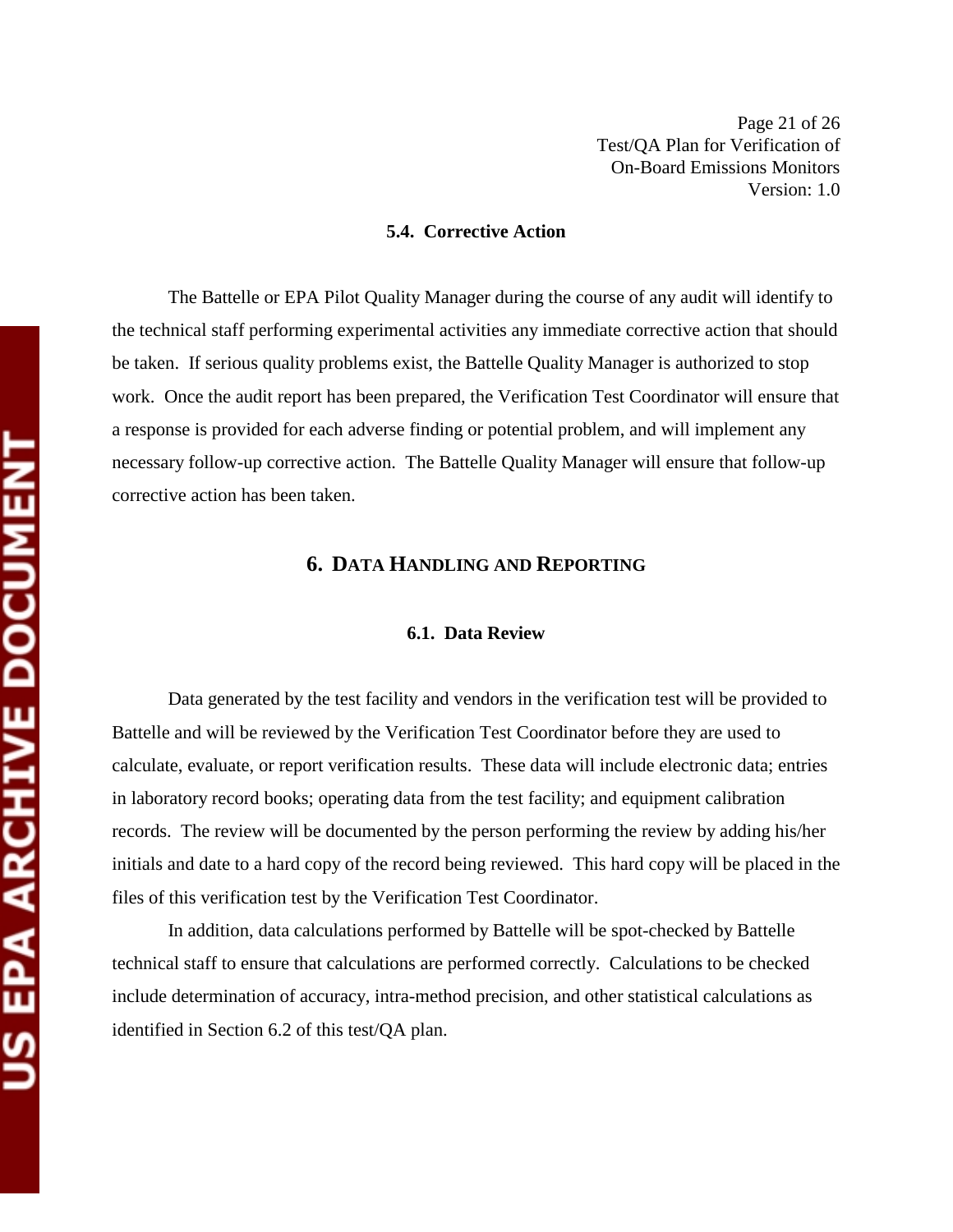## **6.2. Statistical Calculations**

Performance verification is based, in part, on statistical comparisons of the average concentration results or g/mi results from the on-board emissions monitor to results from the reference methods. A summary of the calculations to be made is given below.

#### **6.2.1 Bias**

The bias of each of the duplicate OEMs will be assessed at the test level based on the percent difference between the average concentration measurements or the g/mi emission rates from the OEM relative to the reference method. For each individual dynamometer run the percent difference,  $d_i$ , between the OEM and the reference method results will be calculated as:

$$
d_i = \frac{Y_i - X_i}{X_i} \times 100\tag{1}
$$

where  $Y_i$  represents the test level results from the OEM, and  $X_i$  represents the test level results of the reference method for a given analyte. The average, *D*, and standard deviation, *s*, of these individual bias results will be calculated from:

and 
$$
D = \frac{\sum_{i=1}^{n} d_i}{n}
$$
 (2)

$$
s = \sqrt{\frac{\left(\sum_{i=1}^{n} d_i^2\right) - \left(nD^2\right)}{n-1}}
$$
\n(3)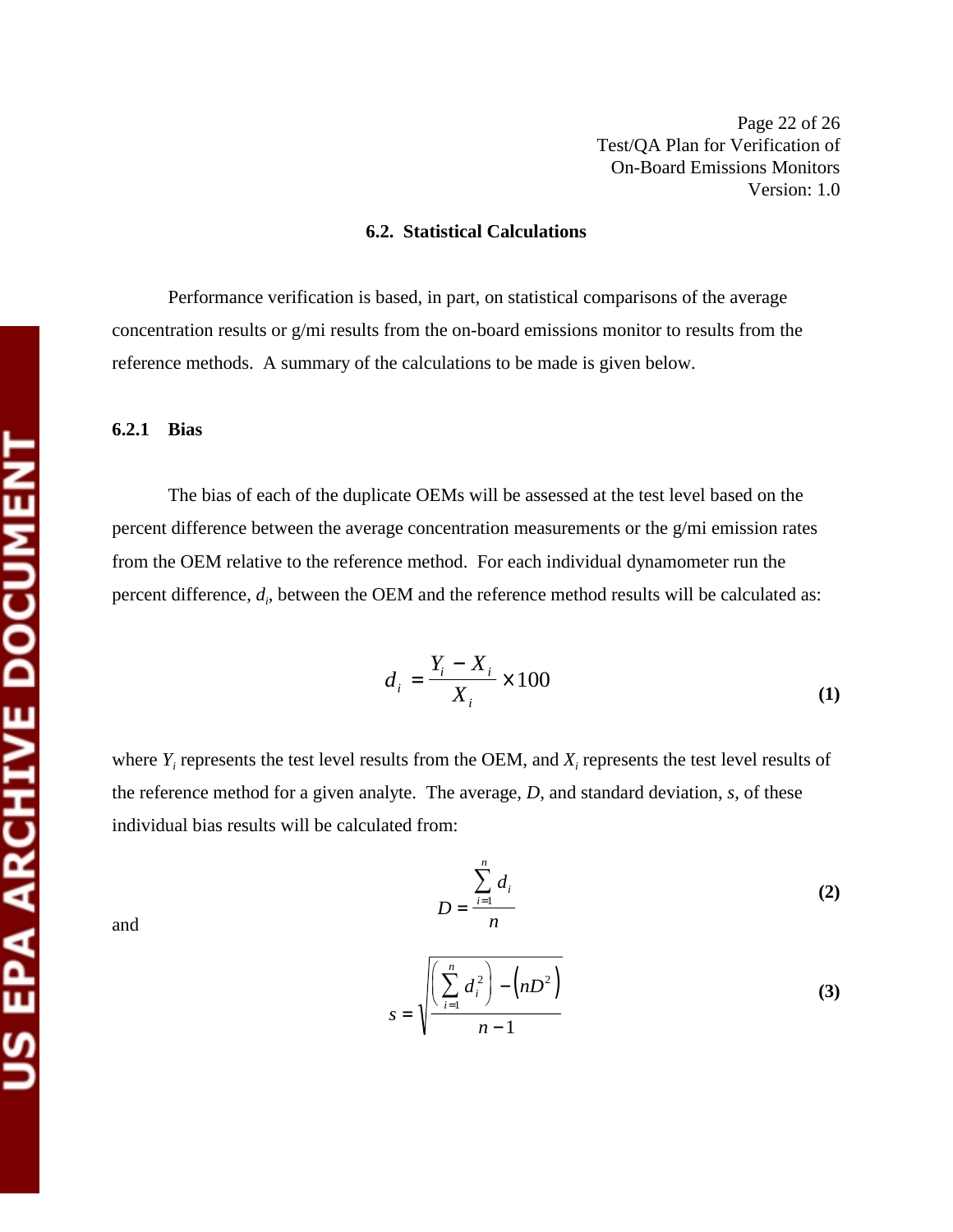Page 23 of 26 Test/QA Plan for Verification of On-Board Emissions Monitors Version: 1.0

where *n* is the total number of dynamometer runs. The standard deviation and average difference will be used to calculate the upper (UL) and lower (LL) 95% confidence limits for the bias of each monitor according to:

and

$$
UL = D + t_{0.975} (s)
$$
 (4)

$$
LL = D - t_{0.975} (s)
$$
 (5)

where  $t_{0.975}$  is the 0.975 quantile of the Student's t distribution with n-1 degrees of freedom. Bias will be calculated independently for each of the duplicate monitors and each analyte. Additionally, bias will be calculated independently for each vehicle and for each test cycle (i.e., FTP, US06).

#### **6.2.2. Precision**

Intra-method precision will be calculated based on the percent difference in the readings of the duplicate monitors relative to the mean of the readings, as shown below:

$$
d_i = \frac{Y_i - Y_i}{(Y_i + Y_i)/2} \times 100
$$
 (6)

where  $Y_i$  and  $Y_i$  are the test level results for a given analyte from the two duplicate monitors for each test cycle *i*. The coefficient of variation,  $CV_i$ , for each dynamometer run and vehicle will be calculated according to Equation (7).

$$
CV_i = \left| \frac{d_i}{\sqrt{2}} \right| \tag{7}
$$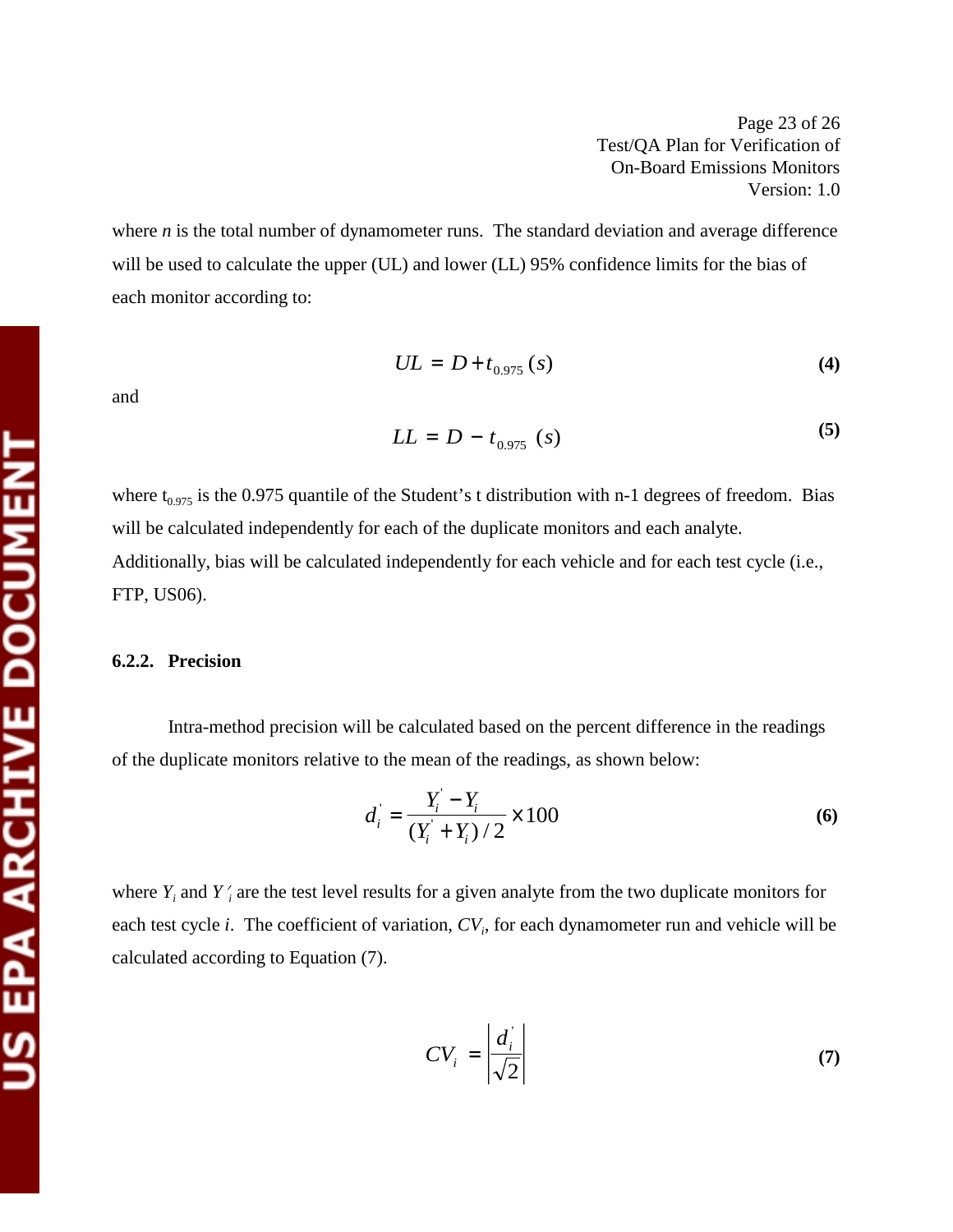Page 24 of 26 Test/QA Plan for Verification of On-Board Emissions Monitors Version: 1.0

The individual coefficients of variation for all test cycles and vehicles will be pooled according to Equation (8) to determine the overall precision of the monitors.

$$
CV = \sqrt{\frac{\sum_{i=1}^{n} (CV_i)^2}{n}}
$$
 (8)

The upper (UL) and lower (LL) 90% confidence limits for the monitor's CV are given by,

$$
LL = CV \sqrt{\frac{n}{\chi^2_{0.95,n}}}
$$
 (9)

and,

$$
UL = CV \sqrt{\frac{n}{\chi^2_{0.05,n}}}
$$
 (10)

where *n* is the number of degrees of freedom, and  $\chi^2_{0.95,n}$  and  $\chi^2_{0.05,n}$  are the 0.95 and 0.05 quantiles, respectively, of the  $c^2$  distribution with *n* degrees of freedom. Precision will be assessed independently for each analyte, as well as for each vehicle and each test cycle.

Supplemental comparisons will be made at the second-by-second level to determine the instantaneous unit-to-unit reproducibility of the duplicate monitors. As with the test level results, these comparisons will be made based on a percent difference calculation.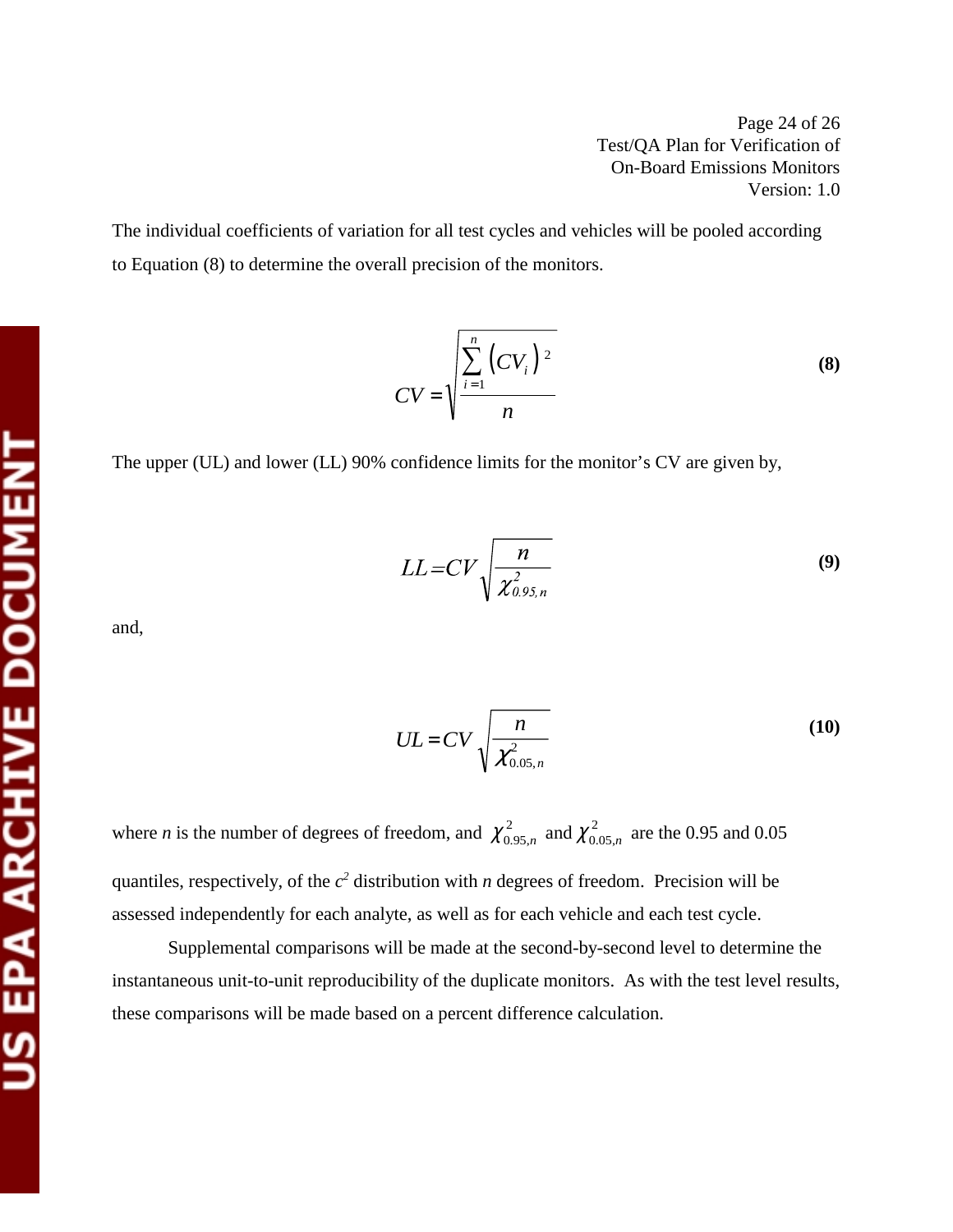Page 25 of 26 Test/QA Plan for Verification of On-Board Emissions Monitors Version: 1.0

#### **6.2.3 Other Comparisons**

Second-by-second data from the OBD port and the on-board emissions monitor will be compared graphically to illustrate temporal correlations between the vehicle operational parameters and the measured components in the vehicle exhaust. Likewise, second-by-second data from the reference analyzers will be compared visually against those from the OEM to illustrate temporal correlations. No statistical evaluations will be made of these second-bysecond comparisons owing to likely differences in the lag times and response times between the reference analyzers and the OEMs. For the on road tests, second by second comparisons will be made between the results of the duplicate analyzers.

## **6.3. Reporting**

The statistical comparisons that result from each of the tests described above will be conducted separately for each of the two units of each technology being verified, and information on the additional performance parameters will be compiled and reported. Separate verification reports will then be prepared, each addressing a technology provided by one commercial vendor. Each report will show separate verification results from the two units undergoing testing, along with calculations of the unit-to-unit reproducibility of the technology. For each test conducted in this verification, the verification report will present the test procedures and test data, as well as the results of the statistical evaluation of those data.

The verification report will briefly describe the ETV program and the AMS pilot, and will describe the procedures used in verification testing. These sections will be common to each verification report resulting from this verification test. The results of the verification test will then be stated quantitatively, without comparison to any other technology tested, or comment on the acceptability of the technology's performance. The preparation of draft verification reports, the review of reports by vendors and others, the revision of the reports, final approval, and the